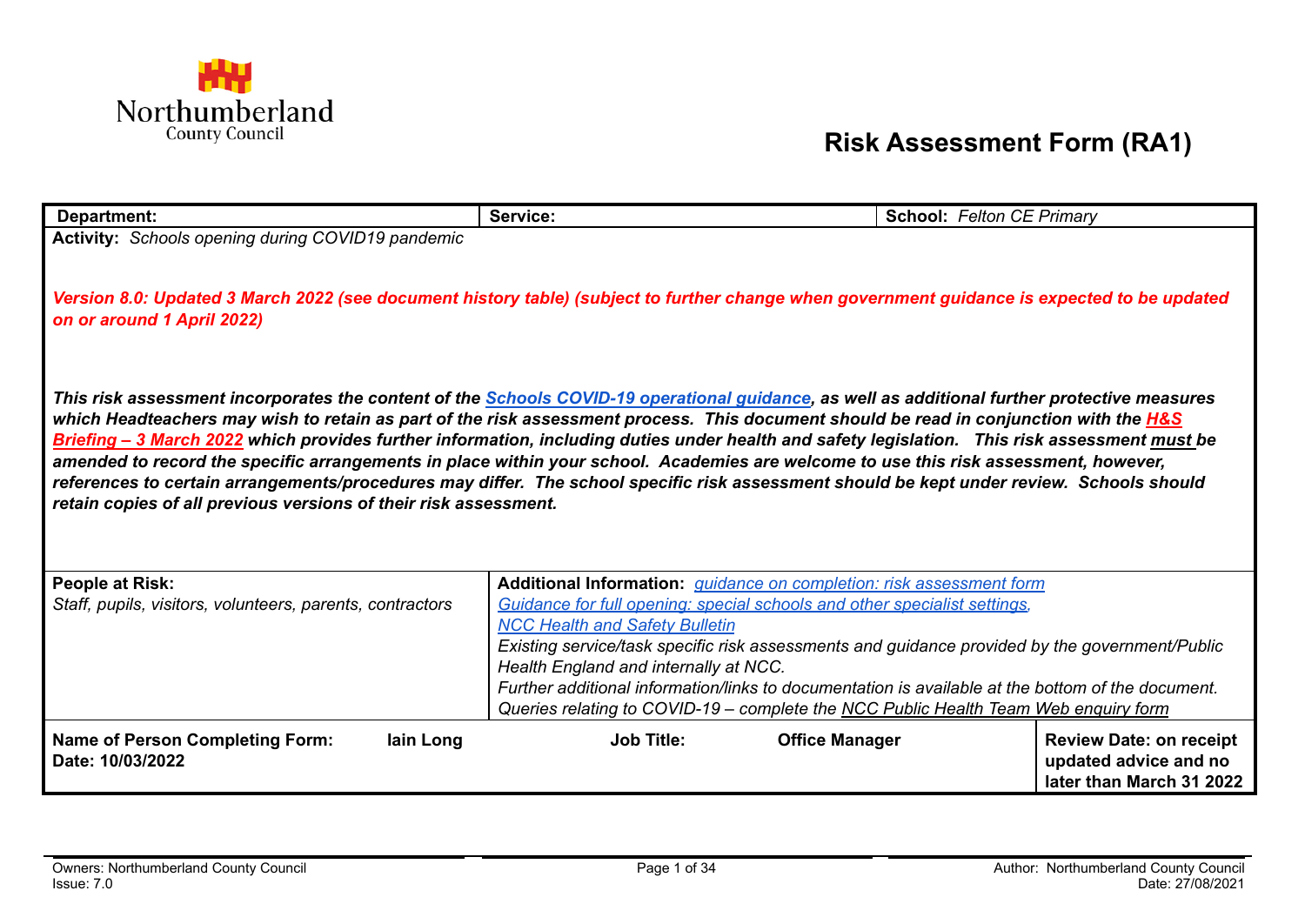| <b>Hazard</b>                                                                           | <b>Risk</b>                                                                                                                                                                              | <b>Initial</b><br><b>Rating</b><br>L, M, H | <b>Existing Control Measures</b>                                                                                                                                                                                                                                                                                                                                                                                                                                                                                                                                                                                                                                                                                                                                                                                                  | <b>Initial</b><br><b>Rating</b><br>L, M, H | <b>Additional Action Required</b><br>(action by whom and completion date - use<br>separate Action Plan if necessary)                                                                             |
|-----------------------------------------------------------------------------------------|------------------------------------------------------------------------------------------------------------------------------------------------------------------------------------------|--------------------------------------------|-----------------------------------------------------------------------------------------------------------------------------------------------------------------------------------------------------------------------------------------------------------------------------------------------------------------------------------------------------------------------------------------------------------------------------------------------------------------------------------------------------------------------------------------------------------------------------------------------------------------------------------------------------------------------------------------------------------------------------------------------------------------------------------------------------------------------------------|--------------------------------------------|--------------------------------------------------------------------------------------------------------------------------------------------------------------------------------------------------|
|                                                                                         |                                                                                                                                                                                          |                                            |                                                                                                                                                                                                                                                                                                                                                                                                                                                                                                                                                                                                                                                                                                                                                                                                                                   |                                            |                                                                                                                                                                                                  |
|                                                                                         |                                                                                                                                                                                          |                                            |                                                                                                                                                                                                                                                                                                                                                                                                                                                                                                                                                                                                                                                                                                                                                                                                                                   |                                            |                                                                                                                                                                                                  |
| Inadequate safety<br>management<br>documentation<br>(policies, risk<br>assessments etc) | Increased risk of<br>contracting<br>Coronavirus<br>through lack of<br>planning.<br>Equipment /<br>system failure<br>leading to<br>enhanced physical<br>or biological risks<br>to people. | M                                          | The arrangements in the Covid19 risk assessment are<br>monitored on receipt of new guidance and at least<br>monthly with weekly walking checks and kept under<br>review. Relevant policies, procedures and other risk<br>assessments have been reviewed and updated where<br>necessary and shared with staff. Arrangements are<br>monitored and kept under review, with staff given the<br>opportunity to comment and feedback on arrangements.<br>Procedures have been documented for:<br>Individuals becoming Covid symptomatic on site<br>or the school becoming aware of someone<br>symptomatic who has recently attended the<br>school<br>A school *Outbreak Management Plan is in<br>place. This records how the school will respond<br>to an outbreak of COVID-19 in the school or<br>community. Outbreak contingency plan | L.                                         | Advice will be provided directly<br>the NCC public health<br>from<br>The Northumberland<br>team.<br><b>Local Outbreak Prevention Plan</b><br>is also available on the County<br>Council webpage. |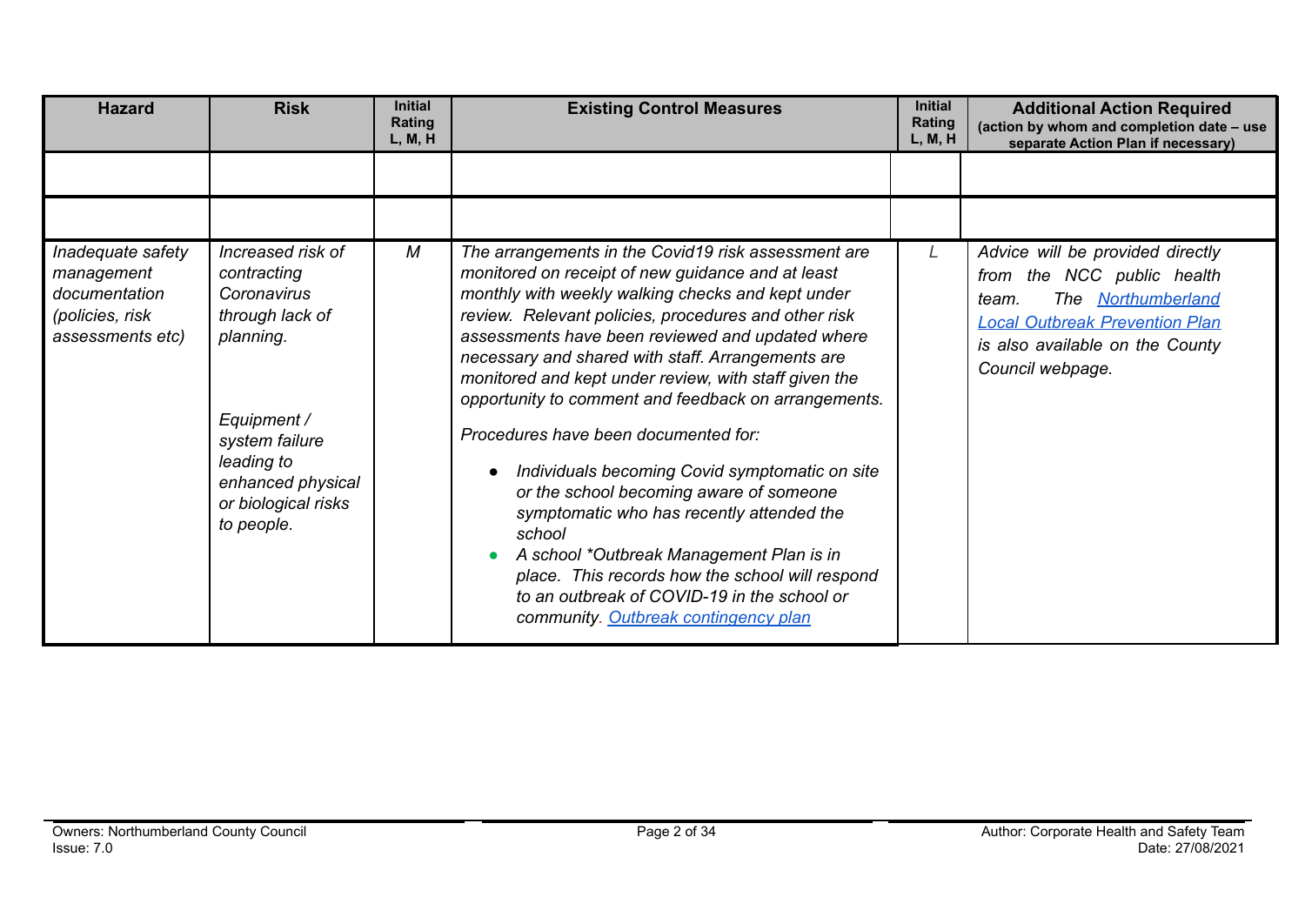| Outbreak of<br>Covid-19 in local<br>area or school<br>resulting in the<br>need to step up<br>protective<br>measures           |                                                                                                                                                | H | A school *Outbreak Management Plan is in place. This<br>records how the school will respond to an outbreak of<br>COVID-19 in the school or community. [see model plan].<br>Further advice is sought from the NCC Public Health<br>Team once numbers increase as per the threshold<br>figures determined in the plan.<br>[*All education settings should have an outbreak<br>management plans which outlines how it would operate<br>if any of the measures described in the Contingency<br><b>Framework Guidance are implemented.]</b> | L | The Northumberland Local Outbreak<br><b>Prevention Plan will be instigated by</b><br>the Director or Public Health. The<br>Headteacher will fully cooperate with<br>the process and follow advice from<br>the NCC public health team/health<br>protection team.<br>[certain protective measures may<br>need to be reintroduced in response<br>to an outbreak].<br><b>Contact the NCC Public Health Team</b><br>for advice via the <b>webform</b> They will<br>respond as soon as possible, where<br>required. Before and during this<br>process it is recommended that<br>schools with potential outbreaks<br>review their outbreak control plan and<br>use this <b>checklist</b> to review current<br>arrangements and additional<br>measures that could be implemented. |
|-------------------------------------------------------------------------------------------------------------------------------|------------------------------------------------------------------------------------------------------------------------------------------------|---|----------------------------------------------------------------------------------------------------------------------------------------------------------------------------------------------------------------------------------------------------------------------------------------------------------------------------------------------------------------------------------------------------------------------------------------------------------------------------------------------------------------------------------------|---|---------------------------------------------------------------------------------------------------------------------------------------------------------------------------------------------------------------------------------------------------------------------------------------------------------------------------------------------------------------------------------------------------------------------------------------------------------------------------------------------------------------------------------------------------------------------------------------------------------------------------------------------------------------------------------------------------------------------------------------------------------------------------|
| Inadequate<br>ventilation.<br>Unable to achieve<br>a comfortable (or<br>legal minimum)<br>temperature within<br>the building. | Increase in risk of<br>transmission of<br>Covid19.<br><b>Occupants</b><br>become cold - poor<br>concentration<br>levels impact on<br>learning. | H | We have recorded our own arrangements for ventilating<br>specific areas/spaces in our bubble specific RAs and<br>shared this with staff. Due regard is to be given to the<br>information on how best to maintain ventilation in the<br><b>H&amp;S FAQ document, *HSE information, CIBSE -</b><br>Ventilation Guidance and the latest government<br>guidance for schools.                                                                                                                                                               | L | HSE video on Covid19 and<br>ventilation:<br>https://www.youtube.com/watch?v=hk<br><b>K LZeUGXM</b><br>[*Where Co2 monitors have been<br>issued by DfE as a tool for identifying<br>poorly ventilated areas for<br>improvement, these are only used in<br>accordance with instruction and                                                                                                                                                                                                                                                                                                                                                                                                                                                                                  |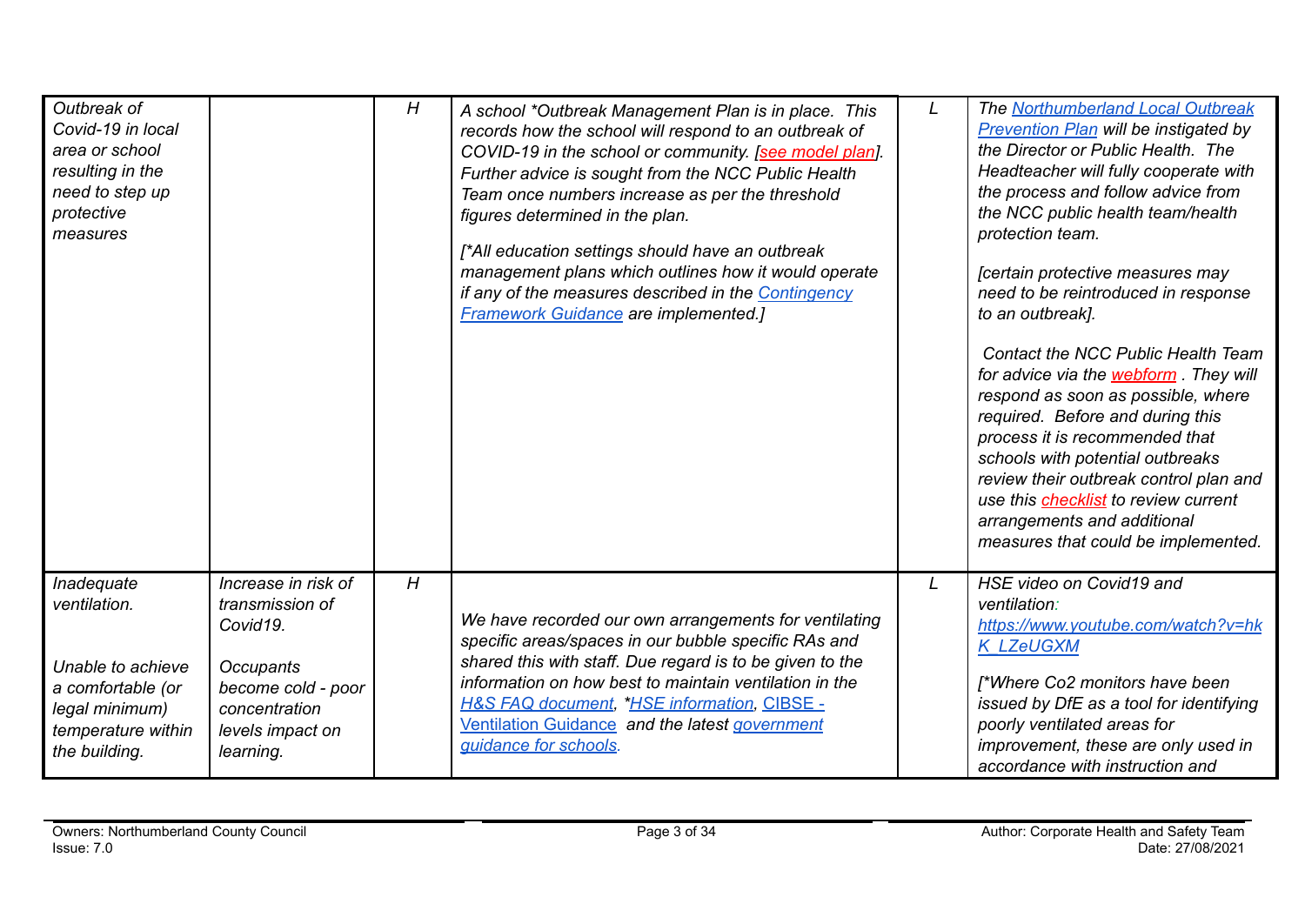| minutes prior to and following use.<br>low level to reduce draughts<br>drafts. | We follow the General principles when using natural<br>ventilation which include opening windows. In cooler<br>weather windows are to be opened just enough to<br>provide constant background ventilation, and opened<br>more fully when unoccupied to purge the air in the space<br>(e.g. between classes, during break and lunch). Rooms<br>should, where possible, be fully ventilated for at least 15<br>Opening internal doors and corridor skylights also<br>assists with creating a throughput of air. If necessary<br>we will consider using external opening doors (as long<br>as they are not fire doors and where safe to do so)<br>All windows opened high level windows in preference to<br>Seating arranged as far as possible to avoid direct<br>Mechanical ventilation/heating systems are maintained<br>in accordance with the manufacturers recommendations.<br>Fan heating system had been services cleaned and<br>filters changed to ensure it is safe to use with<br>appropriate ventilation in place from end of Spring 1<br>2021 - see next column for details of action<br>Measures are reviewed when events are planned that | training provided - see also HSE<br>information provided earlier]<br>Occupied rooms with no ventilation -<br>their use should be avoided.<br>Consider installation of window fans<br>to provide natural ventilation.<br>Ceiling fans/portable fans can be<br>used to aid air flow where there are<br>stagnant air pockets in rooms.<br>Providing flexibility to the school<br>uniform policy to allow additional,<br>suitable indoor clothing to be worn.<br>[Wall mounted fan convector coil<br>heating systems - All schools have<br>been contacted directly by the NCC<br><b>Property Services team to identify</b><br>buildings with this type of system - an<br>inspection of these systems has been<br>carried out and further maintenance<br>undertaken where needed. See FAQ<br>for further details or contact Property<br>Services or your heating maintenance<br>company for further advice.] |
|--------------------------------------------------------------------------------|-------------------------------------------------------------------------------------------------------------------------------------------------------------------------------------------------------------------------------------------------------------------------------------------------------------------------------------------------------------------------------------------------------------------------------------------------------------------------------------------------------------------------------------------------------------------------------------------------------------------------------------------------------------------------------------------------------------------------------------------------------------------------------------------------------------------------------------------------------------------------------------------------------------------------------------------------------------------------------------------------------------------------------------------------------------------------------------------------------------------------------------------------------|---------------------------------------------------------------------------------------------------------------------------------------------------------------------------------------------------------------------------------------------------------------------------------------------------------------------------------------------------------------------------------------------------------------------------------------------------------------------------------------------------------------------------------------------------------------------------------------------------------------------------------------------------------------------------------------------------------------------------------------------------------------------------------------------------------------------------------------------------------------------------------------------------------|
|                                                                                | involve visitors being on site (e.g. school plays).                                                                                                                                                                                                                                                                                                                                                                                                                                                                                                                                                                                                                                                                                                                                                                                                                                                                                                                                                                                                                                                                                                   |                                                                                                                                                                                                                                                                                                                                                                                                                                                                                                                                                                                                                                                                                                                                                                                                                                                                                                         |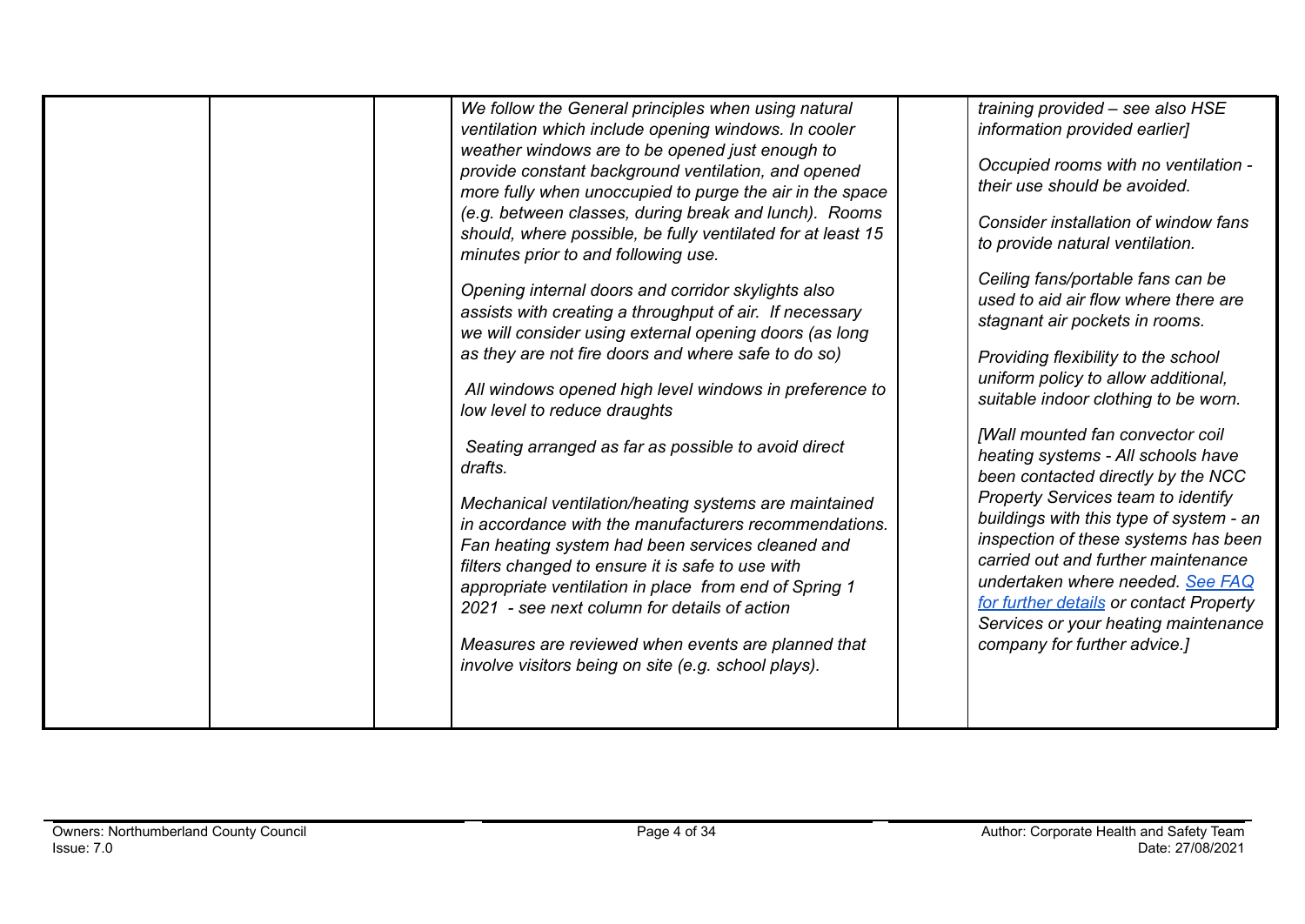| Contact with others<br>who may have<br>Coronavirus<br><b>Inadvertent</b><br>transmission to<br>others | Exposure to live<br>virus resulting in<br>contracting<br>Coronavirus.<br>Exacerbation of<br>existing medical<br>conditions. | H | General protective measures across school<br>Public health advice on testing, self-isolation and<br>managing confirmed cases of COVID-19 is followed,<br>with protective measures being escalated if there is an<br>outbreak within the school. As with other illnesses.<br>anyone who is unwell, including presenting with<br>symptoms of COVID-19 does not attend school. Anyone                 | M | Notices and information on Covid<br>rules/protective measures are<br>displayed in school.<br>The e-Bug Coronavirus website<br>contains free resources for schools.<br>including materials to encourage good                                                                                                                           |
|-------------------------------------------------------------------------------------------------------|-----------------------------------------------------------------------------------------------------------------------------|---|----------------------------------------------------------------------------------------------------------------------------------------------------------------------------------------------------------------------------------------------------------------------------------------------------------------------------------------------------------------------------------------------------|---|---------------------------------------------------------------------------------------------------------------------------------------------------------------------------------------------------------------------------------------------------------------------------------------------------------------------------------------|
|                                                                                                       |                                                                                                                             |   | testing positive for COVID-19 isolates at home, takes a<br>PCR test and follows the government guidance:<br>COVID-19: people with COVID-19 and their contacts<br>Anyone travelling from a foreign country must comply<br>with government guidance on self isolation: Travel<br>abroad and coronavirus (COVID-19) - GOV.UK<br>(www.gov.uk)                                                          |   | hand and respiratory hygiene.<br>The location of items (e.g. signage,<br>hand sanitiser stations, lidded bins in<br>classrooms and in other key<br>locations) is reviewed and cited with<br>regard to site specific circumstances<br>to ensure ease of use.                                                                           |
|                                                                                                       |                                                                                                                             |   | Good hand hygiene is encouraged amongst staff and<br>pupils. Pupils clean their hands regularly, including<br>when they arrive at school, return from breaks, change<br>rooms, before and after eating, after sneezing or<br>coughing. Washing hands thoroughly for 20 seconds<br>with soap and water and or use of alcohol hand rub or<br>sanitiser                                               |   | See: COVID-19: quidance on<br>shielding and protecting people<br>defined on medical grounds as<br>extremely vulnerable<br><b>Pregnant workers model risk</b>                                                                                                                                                                          |
|                                                                                                       |                                                                                                                             |   | Good respiratory hygiene is encouraged. Promote the<br>'catch it, bin it, kill it' approach. Disposable tissues are<br>provided along with bins for used tissues and other<br>waste. This waste is bagged and disposed of.<br>Appropriate cleaning regimes are in place, including<br>regular cleaning of areas and equipment [for example,<br>twice per day - you should have documented cleaning |   | assessment (to be completed in<br>conjunction with the above CEV/CV<br>assessment for vulnerable staff).<br>[Schools should be aware that<br>pregnant women from 28 weeks'<br>gestation, or those with underlying<br>health conditions at any gestation,<br>may be at greater risk of severe<br>illness from coronavirus (COVID-19).] |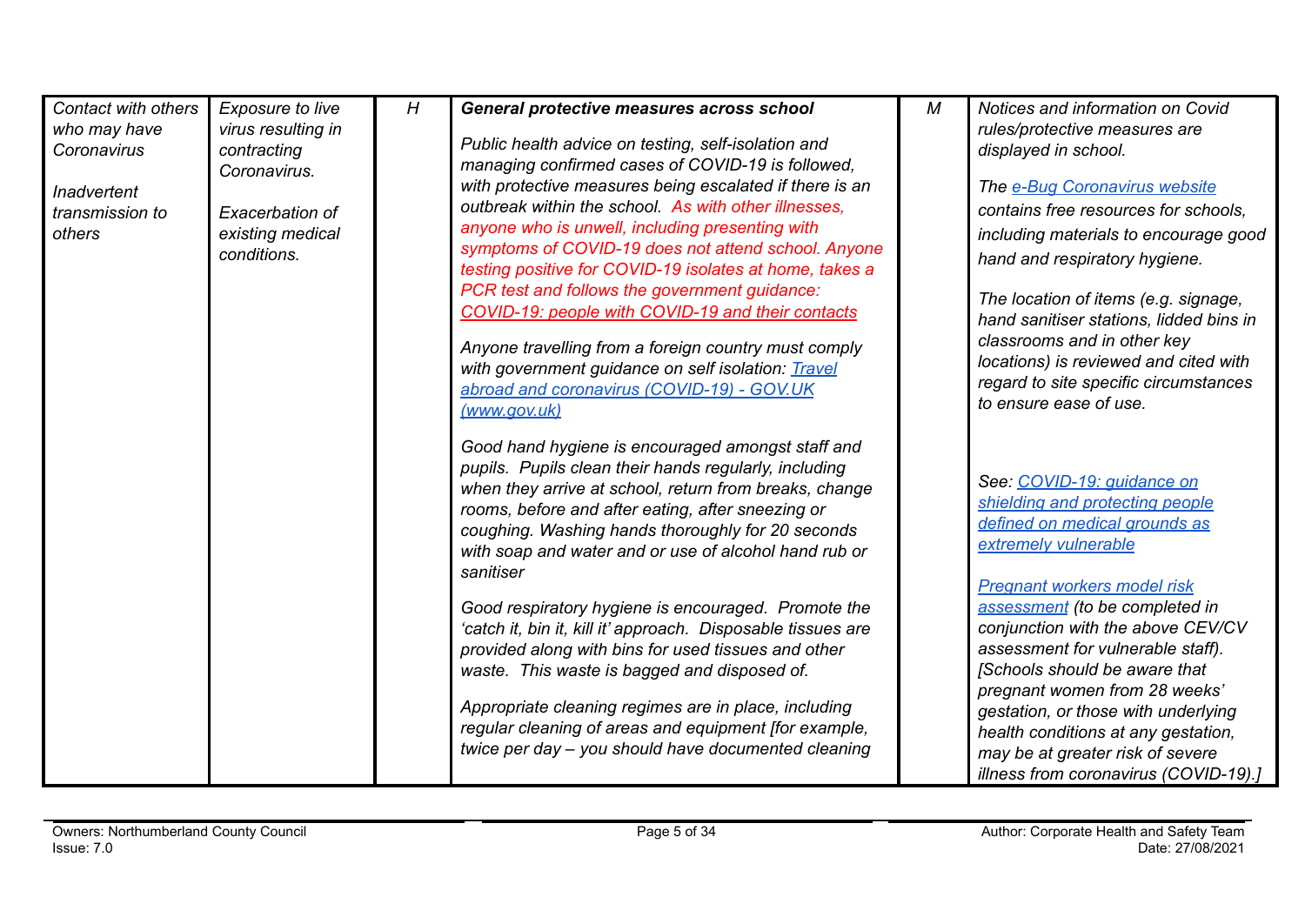|  | schedules in place], with a particular focus on frequently<br>touched surfaces.<br>Occupied spaces are well ventilated (see separate<br>section below)<br>Staff maintain social distancing where possible.<br>Face coverings are worn by staff/visitors in accordance<br>with the school's face covering risk assessment and any<br>individual risk assessment [this control should be<br>considered during periods of high transmission of<br>COVID-19, with more stringent use during outbreaks in<br>schools]. Visitors are requested to undertake an LFD<br>test prior to attending school.<br>Twice weekly lateral flow device (LFD) testing is carried<br>out by staff and pupils in Year 7 and above to help<br>identify asymptomatic cases. [delete if not appropriate to<br>your setting, noting change in guidance on 21/2/2022]<br>Anyone displaying any symptoms of coronavirus are not<br>permitted on the premises.<br>All eligible individuals (staff and pupils) have now been<br>offered COVID-19 vaccines/boosters in line with the<br>national programme. All individuals are encouraged to<br>take up their vaccine, including any booster vaccination,<br>where appropriate. This offers very good protection<br>against the virus to reduce spread and also reduces the<br>chance of a person becoming severely unwell. | See also: Advice for Pregnant<br><b>Workers and COVID-19 vaccination: a</b><br>guide for women of childbearing age.<br>pregnant or breastfeeding (Includes<br>information on additional risk factors<br>for pregnant women, such as age,<br><b>BMI, third trimester, BAME</b><br>background)<br><b>BAME</b> risk assessment<br>Head teachers/Senior managers are<br>to ask staff to inform them<br>immediately if their situation changes. |
|--|-----------------------------------------------------------------------------------------------------------------------------------------------------------------------------------------------------------------------------------------------------------------------------------------------------------------------------------------------------------------------------------------------------------------------------------------------------------------------------------------------------------------------------------------------------------------------------------------------------------------------------------------------------------------------------------------------------------------------------------------------------------------------------------------------------------------------------------------------------------------------------------------------------------------------------------------------------------------------------------------------------------------------------------------------------------------------------------------------------------------------------------------------------------------------------------------------------------------------------------------------------------------------------------------------------------------------------------------------|--------------------------------------------------------------------------------------------------------------------------------------------------------------------------------------------------------------------------------------------------------------------------------------------------------------------------------------------------------------------------------------------------------------------------------------------|
|  |                                                                                                                                                                                                                                                                                                                                                                                                                                                                                                                                                                                                                                                                                                                                                                                                                                                                                                                                                                                                                                                                                                                                                                                                                                                                                                                                               |                                                                                                                                                                                                                                                                                                                                                                                                                                            |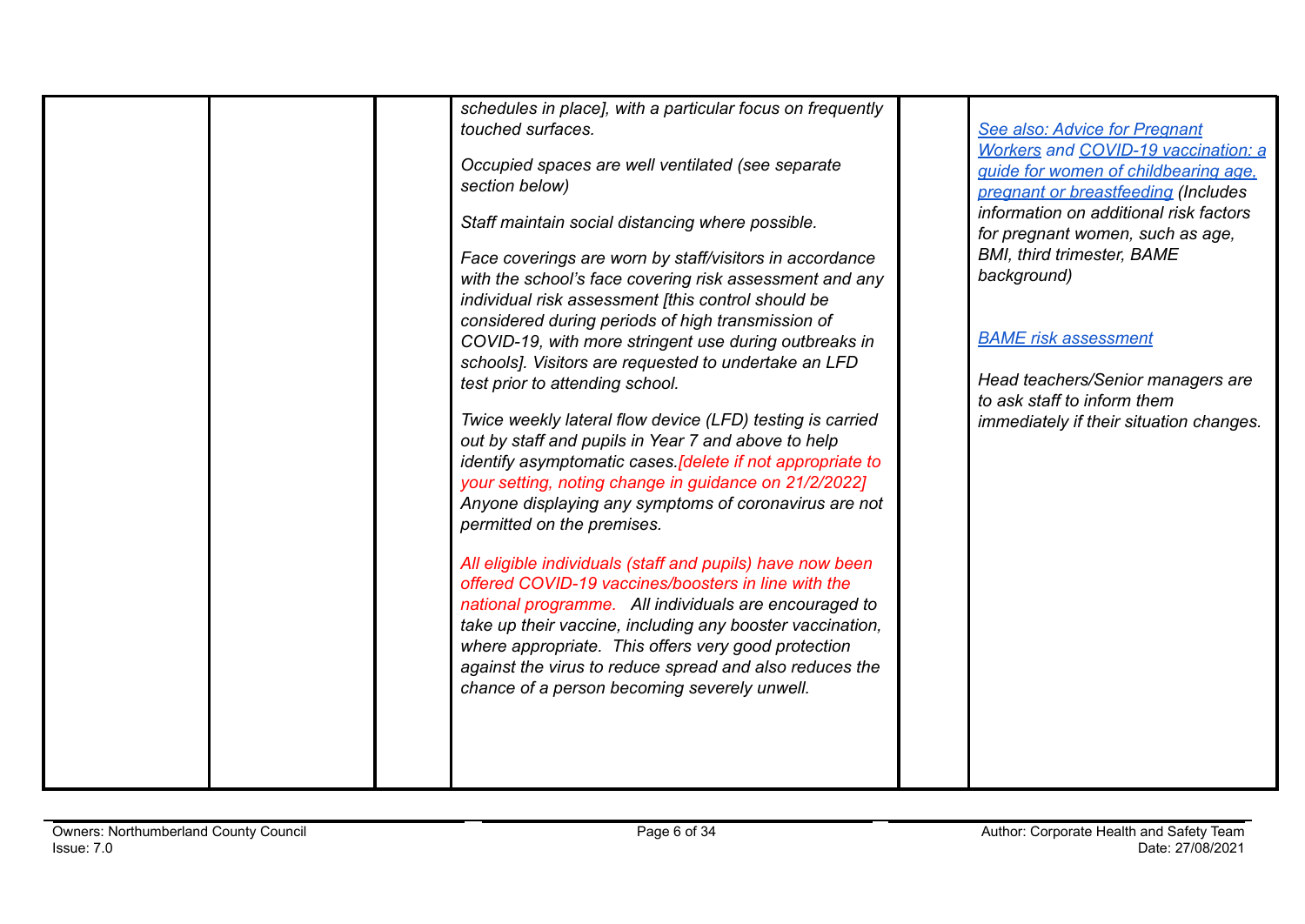| <b>Vulnerable Staff</b>                                                                                                                                                                                                                                                                                                                                                                                                                                                                                       |                                                                                                                                                                                                                                                                                                                                                                          |
|---------------------------------------------------------------------------------------------------------------------------------------------------------------------------------------------------------------------------------------------------------------------------------------------------------------------------------------------------------------------------------------------------------------------------------------------------------------------------------------------------------------|--------------------------------------------------------------------------------------------------------------------------------------------------------------------------------------------------------------------------------------------------------------------------------------------------------------------------------------------------------------------------|
| (see model CEV/CV individual risk assessment for<br>process/further guidance, including vaccination status)                                                                                                                                                                                                                                                                                                                                                                                                   |                                                                                                                                                                                                                                                                                                                                                                          |
| The measures contained within this COVID risk<br>assessment will, in most cases, be sufficient to<br>adequately reduce the risk of transmission of COVD-19<br>to those at higher risk of becoming severely unwell if<br>they are infected [see guidance]. Individuals with certain<br>vulnerabilities are being advised to continue with regular<br>LFD home testing as they may be eligible for antibody<br>and antiviral treatments [see NHS guidance: Rapid<br>lateral flow coronavirus (COVID-19) tests]. | Staff to be consulted/trained on any<br>resultant measures to be introduced<br>as a result of any specific clinical                                                                                                                                                                                                                                                      |
| An individual risk assessment is also in place for these<br>staff and include any additional reasonable control<br>measures which can be implemented without impacting<br>on service provision. Additional individual risk factors<br>are considered in these risk assessments and these<br>include any specific advice or control measures advised<br>by a medical professional<br>These are regularly reviewed. Reviews will also take<br>place if there is an outbreak within the school.                  | advice for young people/children.<br>Northumberland <b>EHCP</b> planning Tool<br>and Risk Assessment<br>Where children have an Individual<br>Healthcare Plan, arrangements must<br>be made to ensure that any adults<br>supervising the child understand and<br>are familiar with the plan and have<br>received any training that is indicated<br>to care for the child. |
| Unvaccinated vulnerable staff                                                                                                                                                                                                                                                                                                                                                                                                                                                                                 | Where there are concerns about the<br>health provision for a child or young<br>person, urgent advice must be sought<br>from a healthcare professional.                                                                                                                                                                                                                   |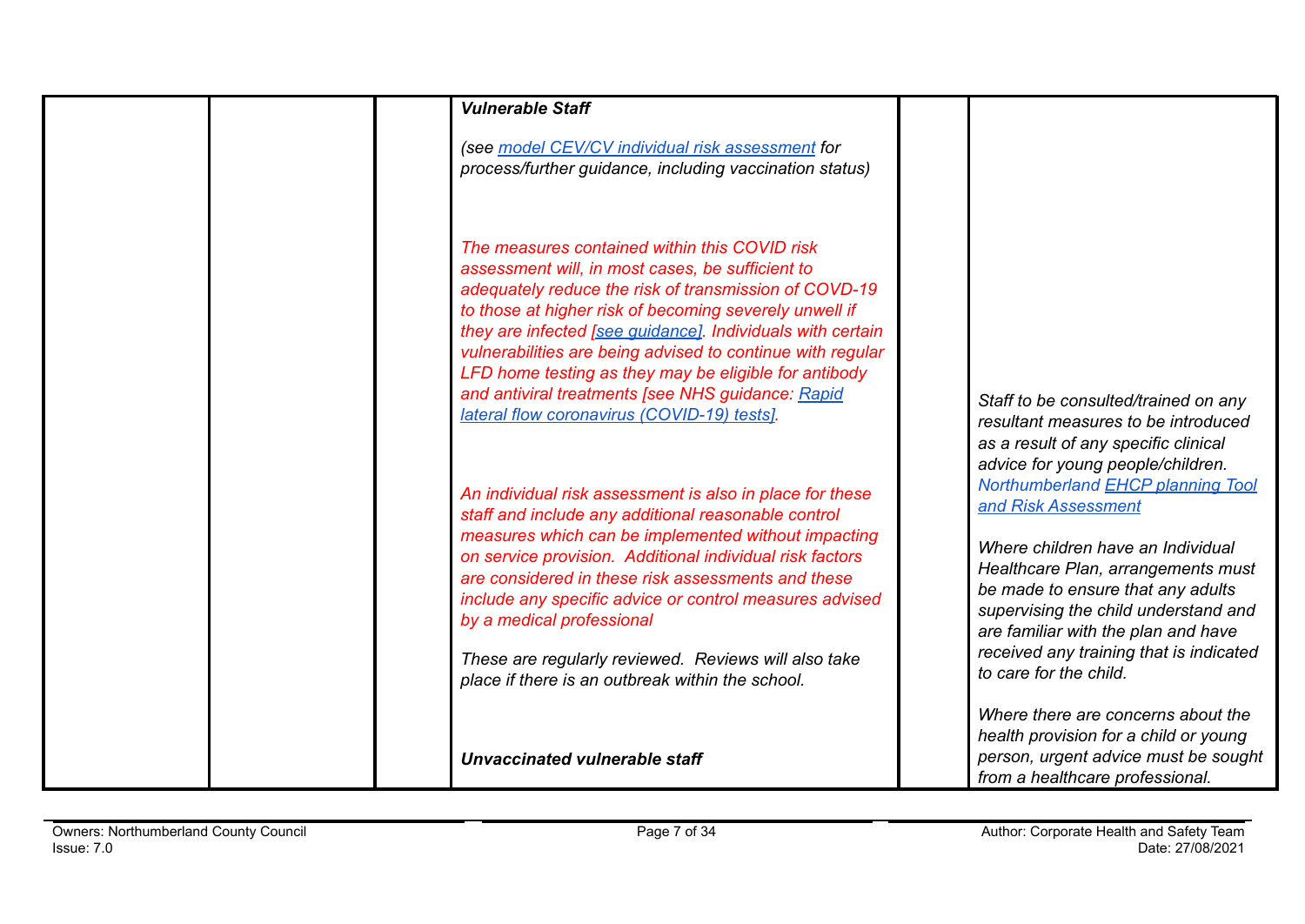|  | Where the individual is vulnerable and unvaccinated.      |  |
|--|-----------------------------------------------------------|--|
|  | more robust control measures or reasonable                |  |
|  | adiustments to their role must be made. In relation to    |  |
|  | unvaccinated CEV vulnerable staff/those who are 268       |  |
|  | weeks pregnant or more, where the risk cannot be          |  |
|  | adequately reduced, these staff are supported to work     |  |
|  | from home, unless robust control measures or              |  |
|  | reasonable adjustment to their role can be implemented.   |  |
|  |                                                           |  |
|  | Advice is sought from the school's own HR/Occupational    |  |
|  | Health provider and the person consults their physician   |  |
|  | where appropriate.                                        |  |
|  |                                                           |  |
|  | <b>Children</b>                                           |  |
|  | All children, young people and adults follow guidance     |  |
|  | prescribed by this risk assessment in the school setting. |  |
|  |                                                           |  |
|  | Eligible children have now been offered a COVID-19        |  |
|  | vaccination. Clinical studies have shown that young       |  |
|  | people under 18, including those originally considered to |  |
|  | be CEV, are at very low risk of serious illness if they   |  |
|  | catch the virus. The UK Clinical Review Panel has         |  |
|  | recommended that all children and young people under      |  |
|  | the age of 18 should no longer be considered CEV and      |  |
|  | should be removed from the Shielded Patient List.         |  |
|  | Department for Health and Social Care provide further     |  |
|  | guidance in their <b>FAQ</b> document.                    |  |
|  |                                                           |  |
|  | Those children who may be at a higher risk from           |  |
|  | COVID-19 and have been prescribed specific clinical       |  |
|  | advice, have been identified by the school. The specific  |  |
|  | advice is being followed and taken into account within an |  |
|  | individual risk assessments/healthcare plans. The child's |  |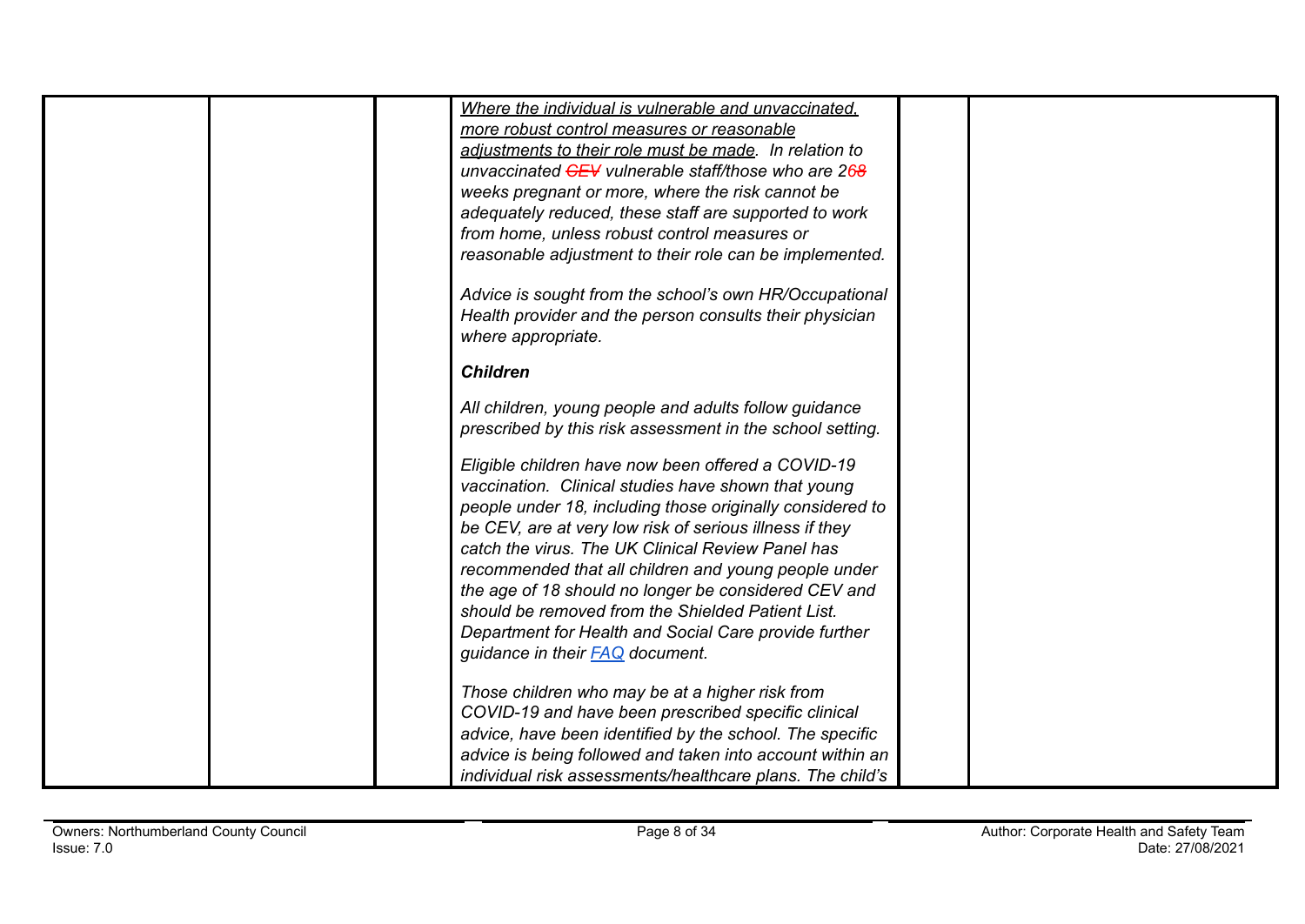|                                   |                    |   | parents/carers and where necessary the relevant<br>healthcare professional(s) have been consulted. Remote |   |                                      |
|-----------------------------------|--------------------|---|-----------------------------------------------------------------------------------------------------------|---|--------------------------------------|
|                                   |                    |   | education is supported where necessary.                                                                   |   |                                      |
|                                   |                    |   |                                                                                                           |   |                                      |
|                                   |                    |   |                                                                                                           |   |                                      |
|                                   |                    |   | Individual Healthcare Plans for all pupils are checked to                                                 |   |                                      |
|                                   |                    |   | ensure they are up to date and include any specific                                                       |   |                                      |
|                                   |                    |   | advice that has been prescribed [see also: model risk                                                     |   |                                      |
|                                   |                    |   | assessment for CV/CEV pupils]                                                                             |   |                                      |
|                                   |                    |   |                                                                                                           |   |                                      |
|                                   |                    |   |                                                                                                           |   |                                      |
|                                   |                    |   | <b>Visitors/Contractors</b>                                                                               |   |                                      |
|                                   |                    |   | Whilst test and trace requirements have been removed,                                                     |   |                                      |
|                                   |                    |   | it is still necessary to control visitor access to the school.                                            |   |                                      |
|                                   |                    |   | Visitors are asked if they have any symptoms of COVID                                                     |   |                                      |
|                                   |                    |   | or are a household close contact of someone with<br>COVID; if so they are requested to rearrange their    |   |                                      |
|                                   |                    |   | appointment where possible. If the visit is essential, the                                                |   |                                      |
|                                   |                    |   | government advice for close contacts should be followed                                                   |   |                                      |
|                                   |                    |   | Electronic sign-in devices or pens are regularly cleaned.                                                 |   |                                      |
|                                   |                    |   | Reception areas/waiting areas are marked to allow                                                         |   |                                      |
|                                   |                    |   | social distancing.                                                                                        |   |                                      |
|                                   |                    |   |                                                                                                           |   |                                      |
|                                   |                    |   |                                                                                                           |   |                                      |
| Staff/Pupils                      | Others contracting | H | Staff/pupils have been instructed they must not attend                                                    | М | Ensure home and emergency            |
| displaying                        | virus              |   | school if they are symptomatic or have a positive COVID                                                   |   | contacts are up to date.             |
| symptoms of<br>coronavirus whilst |                    |   | PCR or LFD test. test positive Those with symptoms                                                        |   | The school has a small supply of PCR |
| at school                         |                    |   |                                                                                                           |   | home test kits which can be used in  |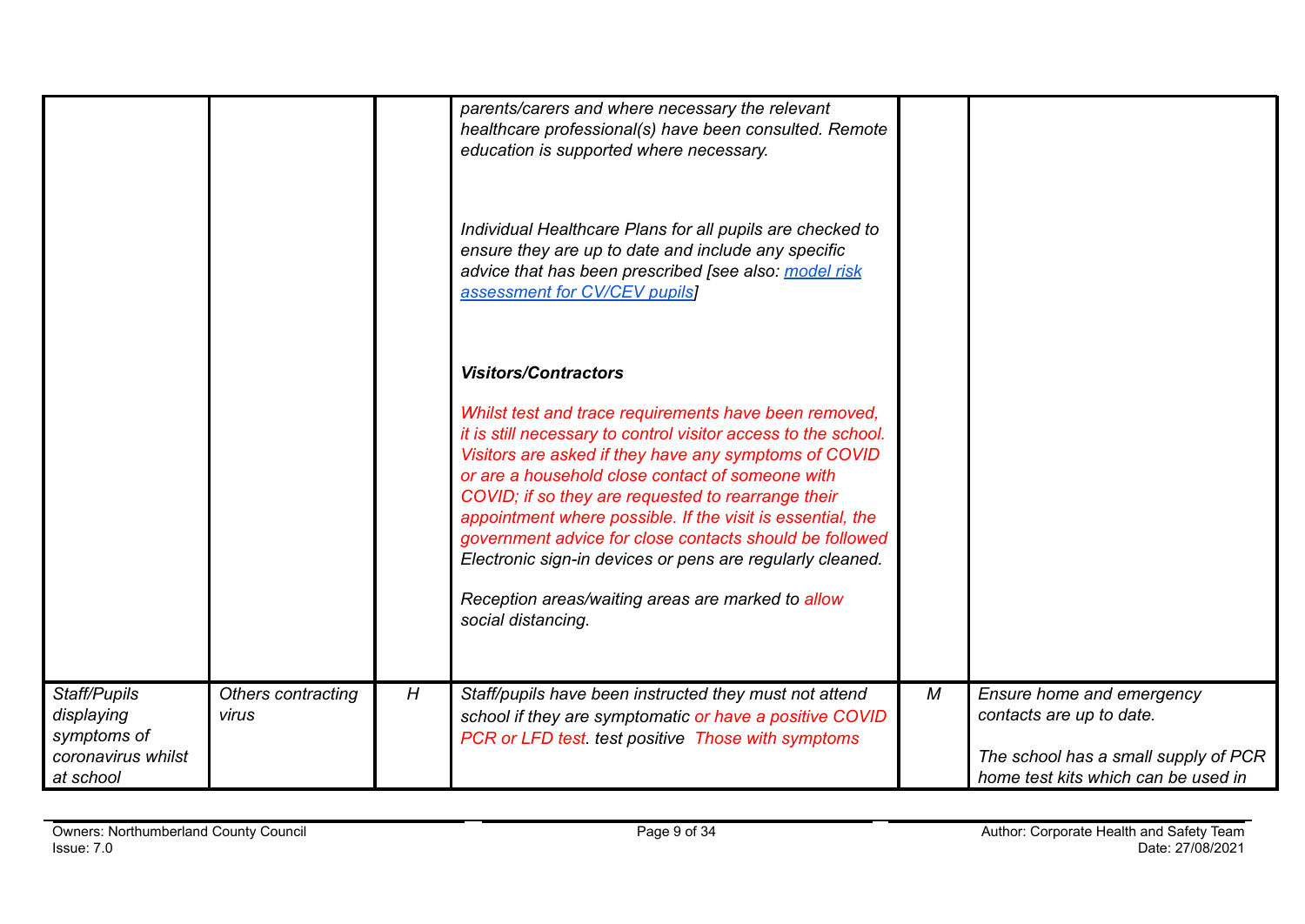| <u>symptomatic</u><br>persons are<br>required to have a<br><b>PCR</b> testl<br>Contact with others<br>who are |  | who have not yet been tested are advised to take a PCR<br>test.<br>A protocol is in and has been shared with all staff who<br>are clear on what action to take if someone becomes<br>symptomatic whilst at school.<br><b>PHE quidance on action to take if a person becomes</b><br>symptomatic on site is followed along with the PHE                                                                       | very exceptional cases (Coronavirus<br>(COVID-19): test kits for schools and<br><b>FE</b> providers<br><b>Positive staff cases of Covid-19</b><br>must be recorded via ANVIL, as                 |
|---------------------------------------------------------------------------------------------------------------|--|-------------------------------------------------------------------------------------------------------------------------------------------------------------------------------------------------------------------------------------------------------------------------------------------------------------------------------------------------------------------------------------------------------------|--------------------------------------------------------------------------------------------------------------------------------------------------------------------------------------------------|
| symptomatic or<br>who have tested<br>positive                                                                 |  | guidance on 'cleaning and waste'.<br>Head Teacher / School Lead / parent / carer is notified<br>immediately and the staff member / pupil is sent home,<br>avoiding public and school Transport where possible,<br>and advised to take an urgent PCR test. If they are<br>seriously ill 999 are contacted.                                                                                                   | they may be RIDDOR reportable<br><u>(for schools in the H&amp;S SLA and </u><br>normally utilise ANVIL).<br>Close contacts of a confirmed case                                                   |
|                                                                                                               |  | If a child is awaiting collection, they should be moved, if<br>possible, to a room where they can be isolated behind a<br>closed door, depending on the age of the child and with<br>appropriate adult supervision if required. Ideally, a<br>window should be opened for ventilation. If it is not<br>possible to isolate them, move them to an area which is<br>at least 2 metres away from other people. | Close contacts are advised to be<br>vigilant for symptoms and take a PCR<br>test if they become symptomatic and<br>follow the advice in: COVID-19:<br>people with COVID-19 and their<br>contacts |
|                                                                                                               |  | PPE is only required by staff caring for the child while<br>they await collection in the following circumstances:<br>(see The use of personal protective equipment (PPE) in<br>education, childcare and children's social care settings,<br>including for aerosol generating procedures (AGPs))                                                                                                             |                                                                                                                                                                                                  |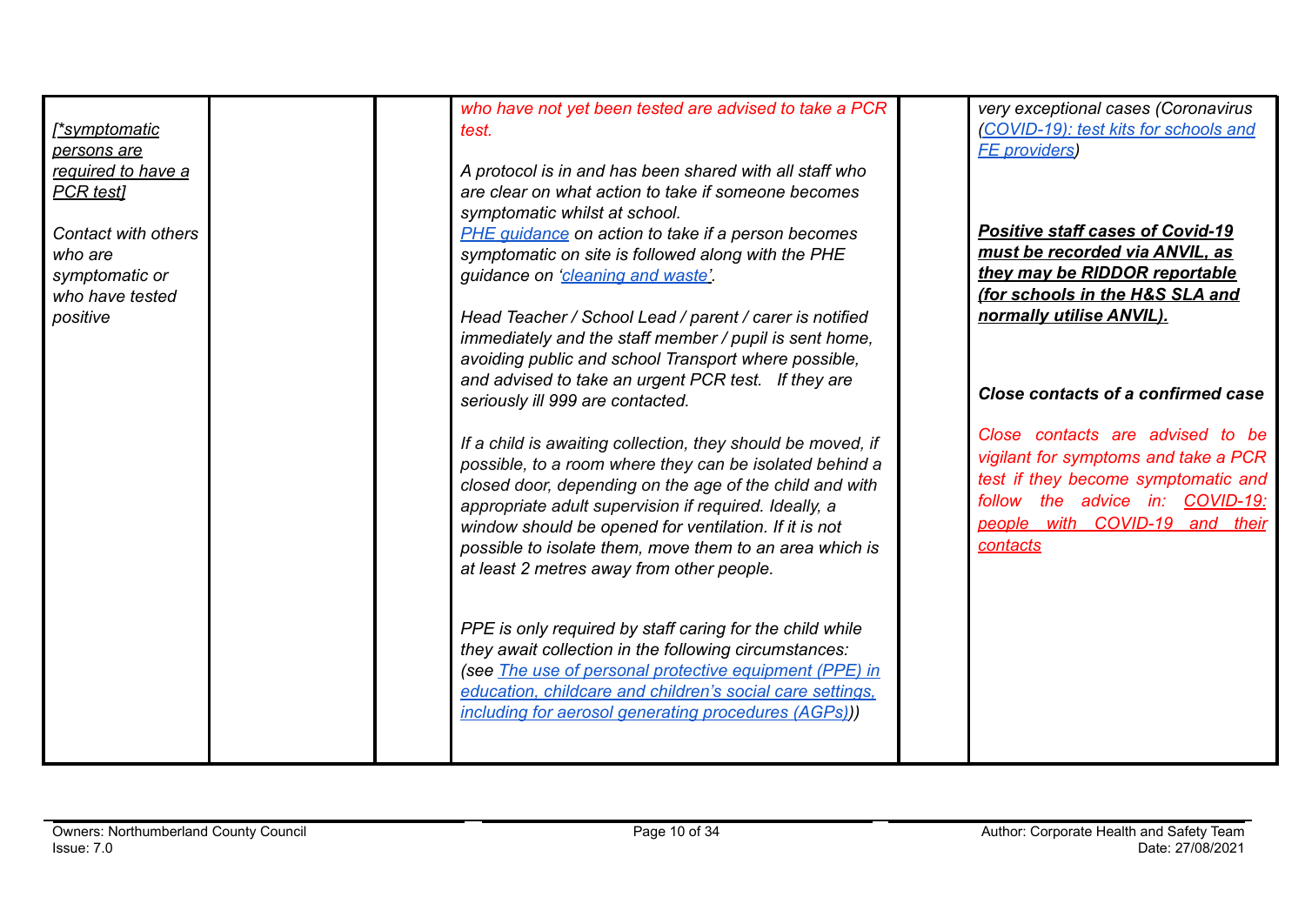|  | a fluid resistant (type IIR) face mask should be<br>worn if a distance of 2 metres cannot be<br>maintained<br>if contact is necessary, then disposable gloves,<br>apron and a face mask should be worn<br>• eye protection (e.g. visor or goggles) if a risk<br>assessment determines that there is a risk of<br>fluids entering the eye, for example, from<br>coughing, spitting or vomiting.<br>They should wash their hands thoroughly for 20<br>seconds after any contact with someone who is<br>unwell. |  |
|--|--------------------------------------------------------------------------------------------------------------------------------------------------------------------------------------------------------------------------------------------------------------------------------------------------------------------------------------------------------------------------------------------------------------------------------------------------------------------------------------------------------------|--|
|  | Any members of staff who have helped someone with<br>symptoms should be vigilant for symptoms and<br>self-isolate and arrange a pcr test if they become<br>symptomatic.                                                                                                                                                                                                                                                                                                                                      |  |
|  | Staff / pupil or parents / carers are requested to inform<br>the school as soon as they receive their test result<br>(positive or negative).                                                                                                                                                                                                                                                                                                                                                                 |  |
|  | -If the PCR test comes back positive, the individual<br>should follow COVID-19: people with COVID-19 and<br>their contacts                                                                                                                                                                                                                                                                                                                                                                                   |  |
|  | Where the staff member / pupil tests negative, they can<br>return to their setting when they are medically fit to do<br>SO.                                                                                                                                                                                                                                                                                                                                                                                  |  |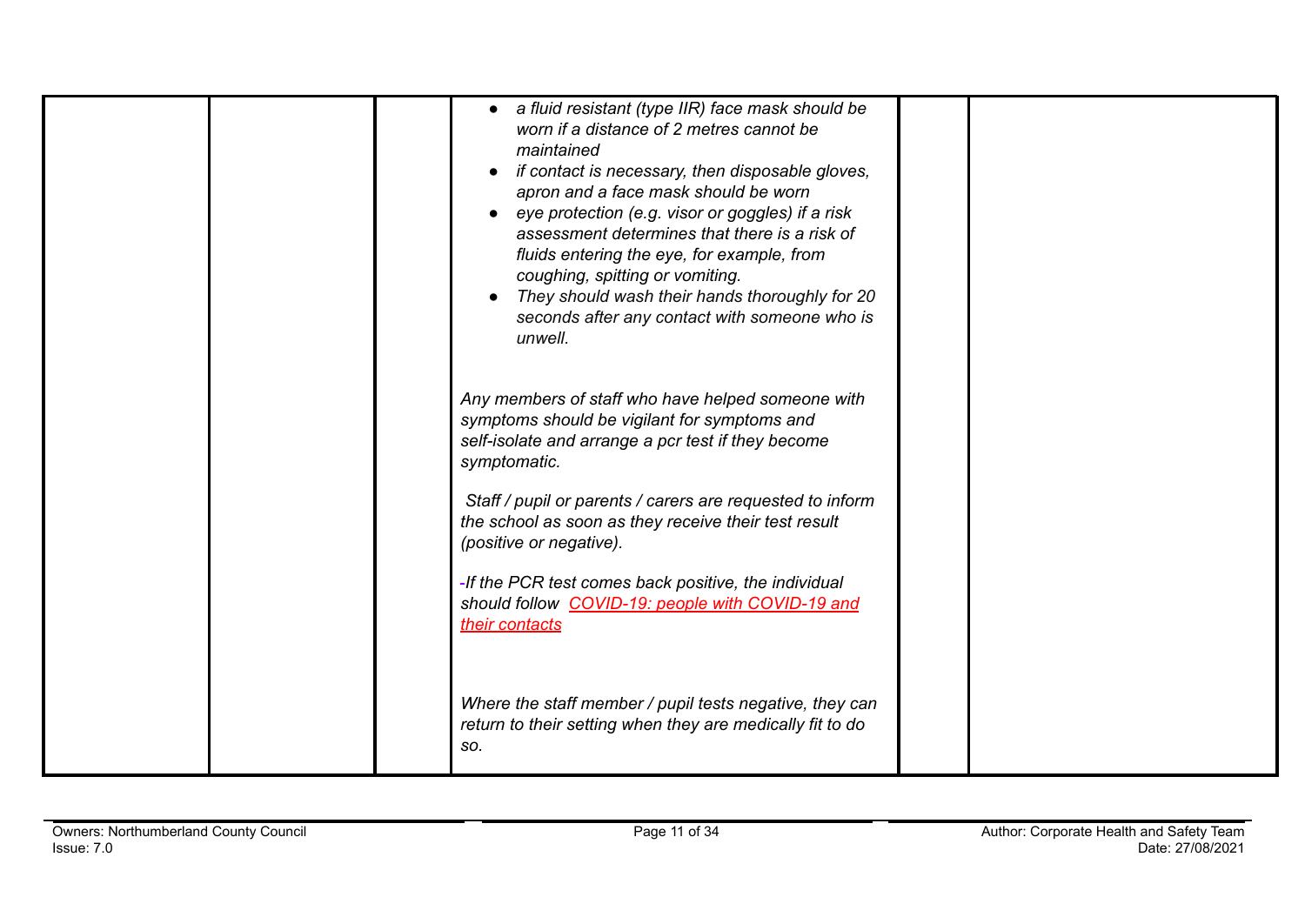|                                                                                                                                                                         |                                                                                         |   | [FROM 11 JANUARY, THE REQUIREMENT FOR A<br><b>CONFIRMATORY PCR TEST TO BE CARRIED OUT</b><br><b>FOLLOWING A POSITIVE LATERAL FLOW DEVICE</b><br>(LFD) TEST ARE TO BE SUSPENDED.                                                                                                                                                                                                                                                                                                                                                                                                                                                                                                                                                                                                                                                                                                                                                                                                                                                            |   |                                                                                                                                                                                                                                                                                                                                                                                                                                                                                                                                                                                                                                                                                                                                                                 |
|-------------------------------------------------------------------------------------------------------------------------------------------------------------------------|-----------------------------------------------------------------------------------------|---|--------------------------------------------------------------------------------------------------------------------------------------------------------------------------------------------------------------------------------------------------------------------------------------------------------------------------------------------------------------------------------------------------------------------------------------------------------------------------------------------------------------------------------------------------------------------------------------------------------------------------------------------------------------------------------------------------------------------------------------------------------------------------------------------------------------------------------------------------------------------------------------------------------------------------------------------------------------------------------------------------------------------------------------------|---|-----------------------------------------------------------------------------------------------------------------------------------------------------------------------------------------------------------------------------------------------------------------------------------------------------------------------------------------------------------------------------------------------------------------------------------------------------------------------------------------------------------------------------------------------------------------------------------------------------------------------------------------------------------------------------------------------------------------------------------------------------------------|
| All<br>teaching/classroom<br>activities; early<br>years, primary and<br>secondary<br>(see also section<br>on 'Shared<br>Learning<br>Spaces/practical<br>teaching below) | Contracting<br>coronavirus - staff<br>and pupils, passing<br>onto vulnerable<br>persons | H | The following measures are in place;<br>• Classrooms are well ventilated [see specific section<br>on ventilation]<br>• A suitable cleaning schedule is in place for<br>desks/chairs/equipment (minimum twice a day)<br>• Staff supervise hand hygiene arrangements for<br>younger children and those with additional needs.<br>Measures are in place to ensure more independent<br>older pupils are following good hygiene practices.<br>• Pupils are asked to report if they become unwell and<br>staff informally monitor for presence of symptoms.<br>The school protocol for persons becoming<br>symptomatic on site is followed [add link to<br>document or refer to separate part of risk<br>assessment]<br>• No sharing of stationery (pens, pencils)<br><b>Groupings</b><br>Although bubble groups are no longer in place, where<br>natural groupings are achievable, which limit mixing and<br>don't impact on education, this is implemented. Staff<br>work within consistent groups where possible [in line<br>with HSE advice] | L | Review Schools: coronavirus<br>operational quidance<br><b>Actions for early years and childcare</b><br>providers during the coronavirus<br>(COVID-19) outbreak<br>Breakfast and after-school provision<br>are provided [delete if appropriate or<br>record arrangements in separate<br>Covid risk assessment for these<br>activities]<br>Protective measures for holiday and<br>after-school clubs, and other<br>out-of-school settings during the<br>coronavirus (COVID-19) outbreak<br>Science - practical work is in line with<br><b>CLEAPSS Guide to doing practical</b><br>work during the COVID-19 pandemic.<br>Risk assessments are in place.<br>On advice from the Public Health<br>Team, bubble groups may need to be<br>reintroduced as an additional |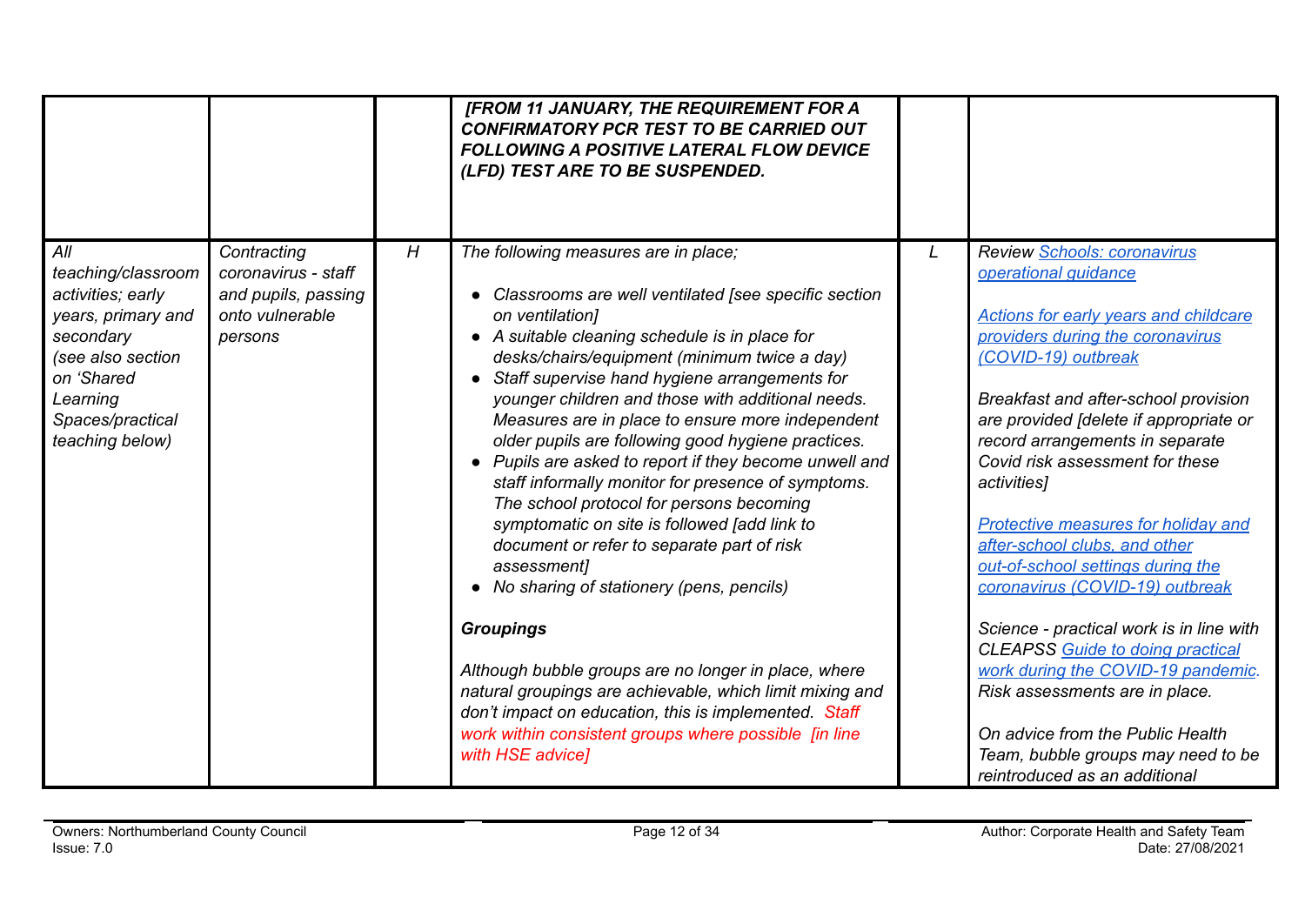|                                                          |                                    |                  | Early years/nursery - children are able to remain in a<br>group in the same space with limited or no mixing with<br>other year groups except in well ventilated space at<br>lunch time. A separate play area is provided. Parental<br>drop off/pick up is done outdoors, where possible.<br>$Yr$ 1-6 – children are able to remain in a group in the<br>same space with limited or no mixing with other year<br>groups. Parental drop off/pick up is done outdoors,<br>where possible.<br>The same groups are taught in the same classrooms, to<br>limit the amount of movement around the school and<br>potential contact with other groups. [where this doesn't<br><i>impact on learning]</i><br>Sport and physical education:<br>Activities proceed in accordance with the advice<br>provided by relevant National Governing Body,<br>sport providers and/or the sports facility<br>Promote good hand hygiene practices and<br>maintain a cleaning regime focusing on<br>frequently touched surfaces.<br>Ventilation is maximised in accordance with the<br>arrangements stated above.<br>Work with external coaches, clubs and<br>organisations for curricular activities are subject |   | protective measure if there is an<br>outbreak in school. Previous<br>arrangements for bubble groups will<br>be reinstated [record detail of<br>groupings in outbreak plan or add to<br>this risk assessment].<br>Refer to:<br>guidance on <i>grassroot sports</i><br>for public and sport<br>providers, safe provision and<br><b>Sport England Guidance</b><br>advice from organisations<br>such as the <b>Association</b> for<br><b>Physical Education and</b><br>the Youth Sport Trust<br>guidance from Swim England<br>on school swimming and Step<br>4 Covid advice |
|----------------------------------------------------------|------------------------------------|------------------|-------------------------------------------------------------------------------------------------------------------------------------------------------------------------------------------------------------------------------------------------------------------------------------------------------------------------------------------------------------------------------------------------------------------------------------------------------------------------------------------------------------------------------------------------------------------------------------------------------------------------------------------------------------------------------------------------------------------------------------------------------------------------------------------------------------------------------------------------------------------------------------------------------------------------------------------------------------------------------------------------------------------------------------------------------------------------------------------------------------------------------------------------------------------------------------------|---|-------------------------------------------------------------------------------------------------------------------------------------------------------------------------------------------------------------------------------------------------------------------------------------------------------------------------------------------------------------------------------------------------------------------------------------------------------------------------------------------------------------------------------------------------------------------------|
|                                                          |                                    |                  | to routine risk assessment to confirm that<br>Covid-19 arrangements are safe and appropriate.                                                                                                                                                                                                                                                                                                                                                                                                                                                                                                                                                                                                                                                                                                                                                                                                                                                                                                                                                                                                                                                                                             |   |                                                                                                                                                                                                                                                                                                                                                                                                                                                                                                                                                                         |
| Use of communal<br>areas - toilets,<br>corridors, sports | Contracting<br>coronavirus - staff | $\boldsymbol{H}$ | Enhanced cleaning takes place within these areas in line<br>with the cleaning schedule (including shared<br>equipment/furniture/frequently touched points).                                                                                                                                                                                                                                                                                                                                                                                                                                                                                                                                                                                                                                                                                                                                                                                                                                                                                                                                                                                                                               | М | When reviewing areas/spaces<br>consider:                                                                                                                                                                                                                                                                                                                                                                                                                                                                                                                                |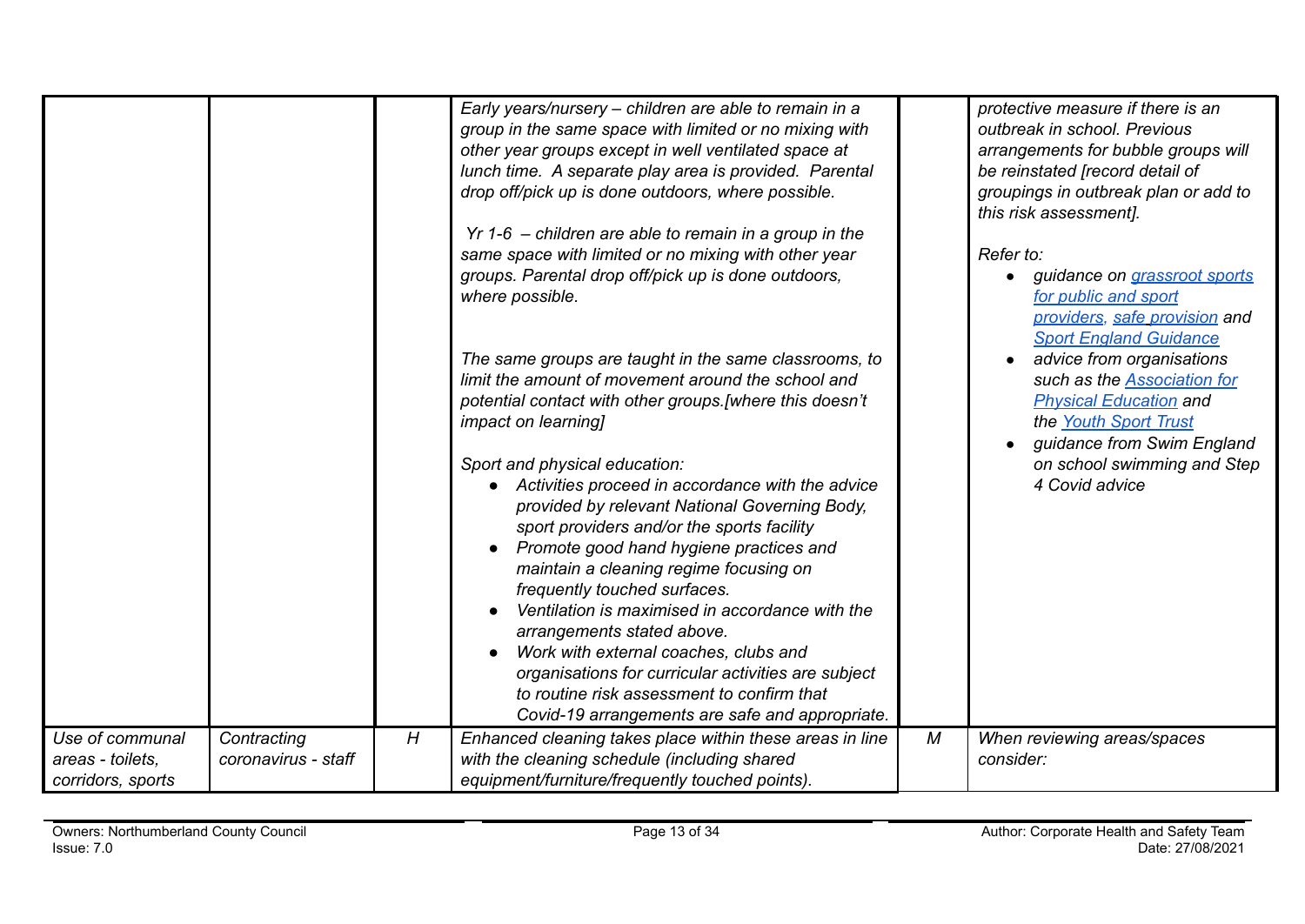| halls, dining hall,<br>outdoor spaces,                                                                                    | pupils, visitors,<br>parents/carers                                       |   | One way circulation routes are in place [if possible].                                                                                                                                                                                                                                                                                                                                                                                                                                                                                                                                                                                                                                                                                                                                                                                                                                                                       |   | Widening routes where possible.<br>Removing unnecessary obstacles.<br>Signing and communications:<br>- markings/signage at entrances<br>- movement intersections.<br>- encouraging people to wait and<br>allow others to pass<br>One-way movement.<br>Separate entry and exit routes.<br>Enlarge access and exits. |
|---------------------------------------------------------------------------------------------------------------------------|---------------------------------------------------------------------------|---|------------------------------------------------------------------------------------------------------------------------------------------------------------------------------------------------------------------------------------------------------------------------------------------------------------------------------------------------------------------------------------------------------------------------------------------------------------------------------------------------------------------------------------------------------------------------------------------------------------------------------------------------------------------------------------------------------------------------------------------------------------------------------------------------------------------------------------------------------------------------------------------------------------------------------|---|--------------------------------------------------------------------------------------------------------------------------------------------------------------------------------------------------------------------------------------------------------------------------------------------------------------------|
| Staff use of<br>communal<br>areas/working with<br>different groups.<br>Use of supply<br>teachers and<br>temporary workers | Contracting<br>coronavirus - staff<br>pupils, visitors,<br>parents/carers | H | Staff breaks are staggered and staff use their own<br>equipment in designated spaces in classrooms<br>More frequent cleaning of shared spaces should also<br>occur.<br>Measures are applied within shared offices and staff<br>room(s) to maintain social distancing (2m or 1m plus a<br>risk mitigation)*<br>Clear use and cleaning guidance for staff toilets are in<br>place to ensure they are kept clean and social distancing<br>is achieved as much as possible.<br>Staff maintain 2m distance (or 1m plus a risk mitigation)<br>from pupils where possible (especially with other adults<br>and older children). Face to face contact within 1m of<br>anyone is minimised.<br>Temporary staff and visiting staff will be expected to<br>comply with the school's arrangements for managing<br>and minimising risk, continuing to take care to maintain<br>distance from other staff and pupils (where possible). All | L | *Review and apply the guidance for<br>working safely in offices if applicable<br>(e.g. receptions and shared offices)<br><b>Offices and contact centres - Working</b><br>safely during coronavirus (COVID-19)<br>- Guidance                                                                                        |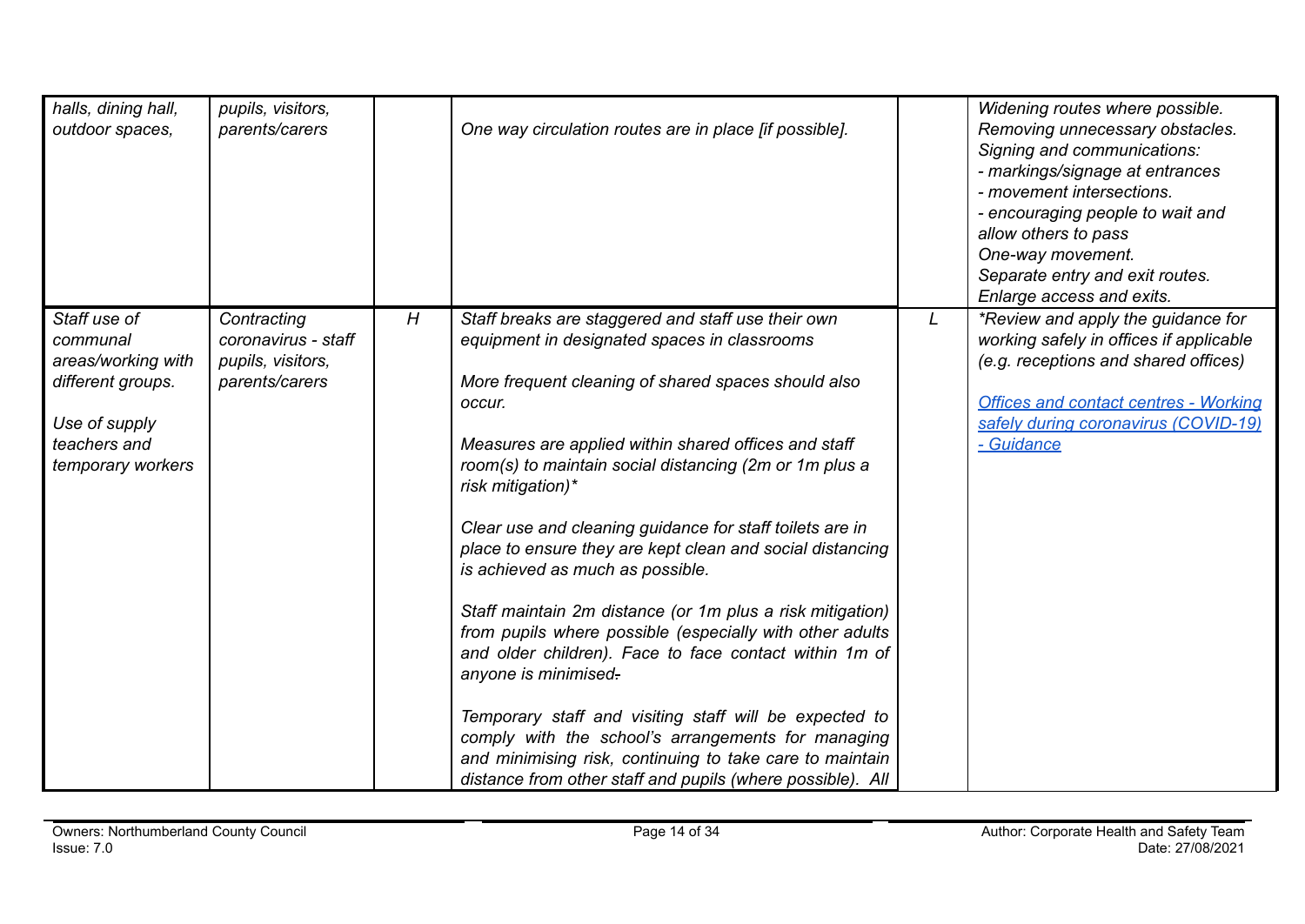| temporary staff are made aware of the content of the<br>Covid risk assessment and any other relevant<br>information as soon as possible after the booking is<br>confirmed. |  |
|----------------------------------------------------------------------------------------------------------------------------------------------------------------------------|--|
|----------------------------------------------------------------------------------------------------------------------------------------------------------------------------|--|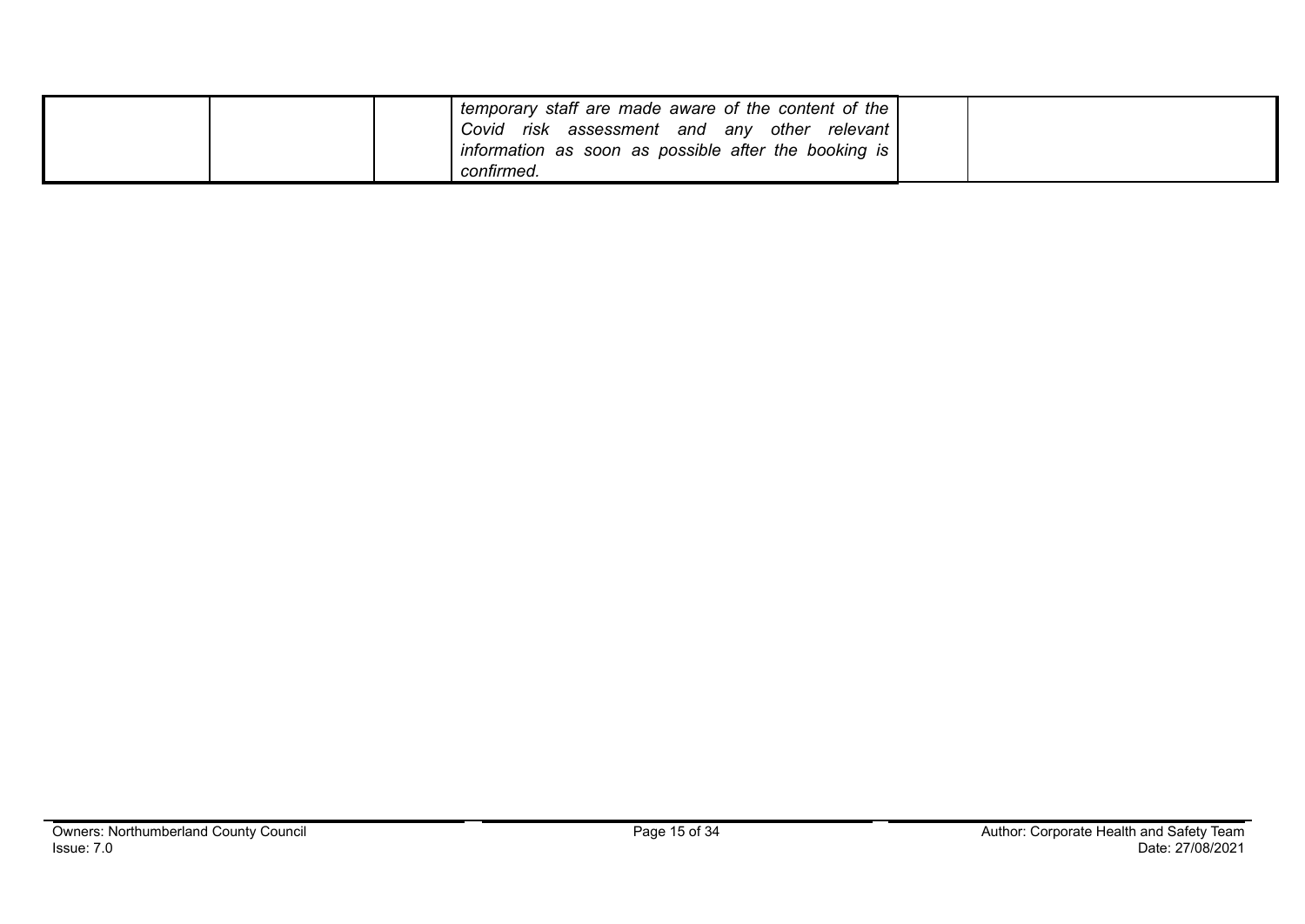| Outdoor education<br>and off-site visits            | Contracting<br>coronavirus - staff,<br>pupils, public | H | Offsite activity and educational visits are being<br>conducted in accordance with NCC Code of Practice for<br>Offsite Educational Visits, Outdoor Learning and<br>Adventurous Activities taking into account public health<br>advice or guidance as prescribed by the advice of any<br>international destination.<br>Full and thorough risk assessment is achieved by<br>application of:<br><b>Evolve Generic Risk Assessments* along with;</b><br>the production of an Event Specific Plan to ensure<br>full a thorough risk assessment.<br>Those conducting International Visits ensure that a visit<br>specific "International Travel COVID-19 Forward Plan" is<br>approved prior to travel and ensures adequate financial<br>protection in place.<br>Visit approvals are applied in line with the NCC Code of<br>Practice<br>Educational Visit Coordinator & Heads receive policy<br>guidance updates and actively check for updates on the<br>Evolve system for updates to the above. | L | As<br>pre-existing<br>practice,<br>per<br>establishments are to review these<br>assessments to ensure the stated<br>arrangements are applied where<br>applicable and reasonable to do so.<br>Visit specific arrangements that are<br>either not specified by or are<br>prompted by the generic<br>risk<br>assessments are to be set out in<br><b>Event Specific Plan.</b> |
|-----------------------------------------------------|-------------------------------------------------------|---|--------------------------------------------------------------------------------------------------------------------------------------------------------------------------------------------------------------------------------------------------------------------------------------------------------------------------------------------------------------------------------------------------------------------------------------------------------------------------------------------------------------------------------------------------------------------------------------------------------------------------------------------------------------------------------------------------------------------------------------------------------------------------------------------------------------------------------------------------------------------------------------------------------------------------------------------------------------------------------------------|---|---------------------------------------------------------------------------------------------------------------------------------------------------------------------------------------------------------------------------------------------------------------------------------------------------------------------------------------------------------------------------|
| Owners: Northumberland County Council<br>Issue: 7.0 |                                                       |   | Page 16 of 34                                                                                                                                                                                                                                                                                                                                                                                                                                                                                                                                                                                                                                                                                                                                                                                                                                                                                                                                                                              |   | Author: Corporate Health and Safety Team<br>Date: 27/08/2021                                                                                                                                                                                                                                                                                                              |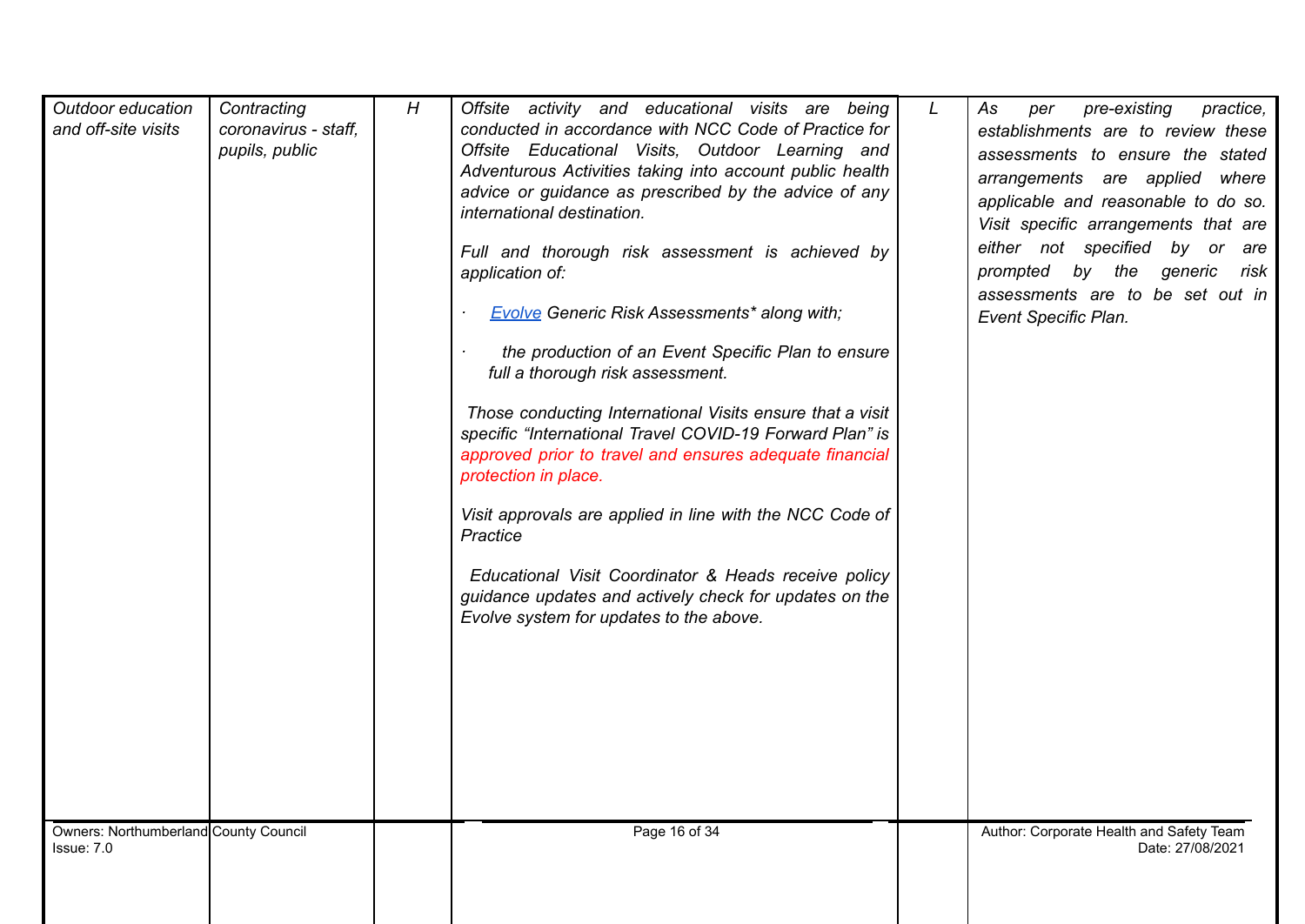| Play activities                                                  | Contracting<br>coronavirus - staff<br>and pupils      | H | Existing school play risk assessment has been reviewed<br>and shared with staff.<br>Toys and play equipment are included in the cleaning<br>schedule. For large outdoor play equipment, which is<br>difficult to clean, good hand hygiene is adopted before<br>and after breaktime.<br>The use of equipment which can't be cleaned easily is<br>avoided or minimised where possible.                                                         |   |                                                                                                                                                                                                                  |
|------------------------------------------------------------------|-------------------------------------------------------|---|----------------------------------------------------------------------------------------------------------------------------------------------------------------------------------------------------------------------------------------------------------------------------------------------------------------------------------------------------------------------------------------------------------------------------------------------|---|------------------------------------------------------------------------------------------------------------------------------------------------------------------------------------------------------------------|
| Provision of school<br>meals service                             | Contracting<br>coronavirus - staff,<br>pupils         |   | The school kitchen is fully open and normal legal<br>requirements will apply. Kitchen operations comply with<br>the <i>quidance for food businesses on coronavirus</i><br>(COVID-19)<br>Catering staff are aware of the content of this risk<br>assessment and the measures required for use of<br>communal staff areas have been implemented e.g., for<br>toilets/staff room/changing rooms. [see also section on<br>use of communal areas] |   | Risk assessments have been<br>reviewed and updated where required<br>(both for catering activities and dining<br>hall arrangements, such as additional<br>cleaning, wearing face masks when<br>serving children) |
| Parents/carers<br>picking<br>up/collecting pupils<br>from school | Contracting<br>coronavirus - staff.<br>pupils, public | H | Parental access to the school building will continue to be<br>assessed and controlled to avoid unnecessary contact<br>with individuals who may be symptomatic.<br>During periods of high transmission, parents are<br>requested to wear face coverings during busy times<br>whilst on school premises.<br>Supervising staff maintain social distancing with parents<br>and have access to a face mask.                                       | L |                                                                                                                                                                                                                  |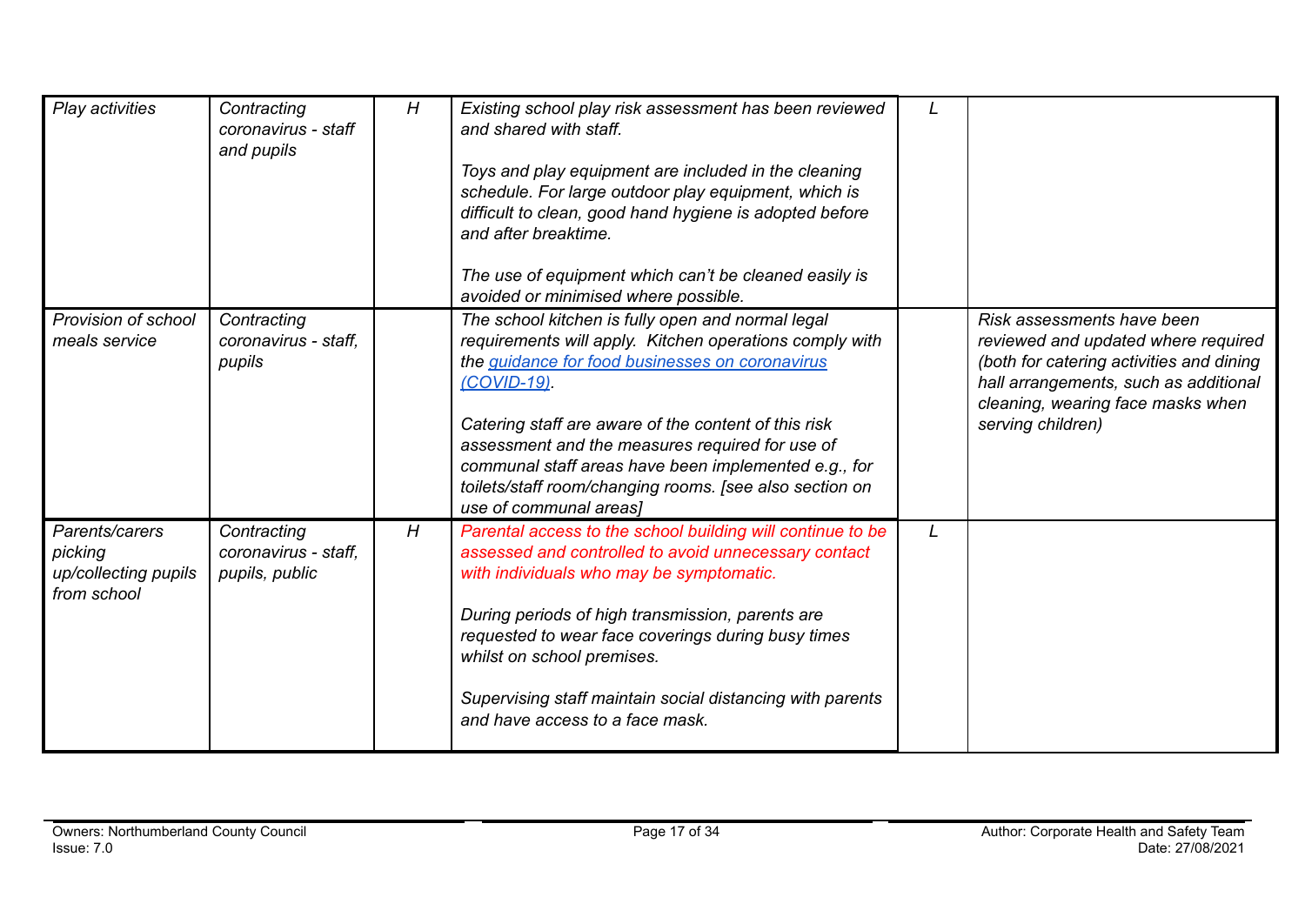|                                        |                                           |   | School digital communications channels are used to      |   |                                                                   |
|----------------------------------------|-------------------------------------------|---|---------------------------------------------------------|---|-------------------------------------------------------------------|
|                                        |                                           |   | engage and advise parents on protective steps being     |   |                                                                   |
|                                        |                                           |   | taken and associated requirements, such as not          |   |                                                                   |
|                                        |                                           |   | attending if they or their child is symptomatic.        |   |                                                                   |
| Use of School                          | Contracting                               | H | Steps taken to ensure anyone who becomes                | M | Children under the age of 3 should                                |
| Transport (external<br>provision only) | coronavirus - staff,<br>pupils, transport |   | symptomatic does not use School Transport.              |   | not wear face coverings. Children<br>aged from 3-10 can wear face |
|                                        | provider                                  |   | The school encourages pupils to walk or cycle to school |   | coverings if they are able to handle it                           |
|                                        |                                           |   | where possible.                                         |   | as directed, but they are not required<br>to.                     |
|                                        |                                           |   | Providers have taken steps to adapt vehicle use in      |   |                                                                   |
|                                        |                                           |   | accordance with NCC School Transport Risk               |   |                                                                   |
|                                        |                                           |   | <b>Assessment for Coronavirus.</b>                      |   | Home to school transport is in line                               |
|                                        |                                           |   |                                                         |   | with current guidance: Dedicated                                  |
|                                        |                                           |   |                                                         |   | <b>Transport to schools and colleges</b>                          |
|                                        |                                           |   | A review has been undertaken by the school of           |   |                                                                   |
|                                        |                                           |   | dedicated transport use and consideration has been      |   | <b>COVID-19 operational quidance</b>                              |
|                                        |                                           |   | given to:                                               |   |                                                                   |
|                                        |                                           |   | Maintaining groupings where possible so pupils sit      |   |                                                                   |
|                                        |                                           |   | within the year groups. [this measure will help in      |   |                                                                   |
|                                        |                                           |   | reducing the risk of transmission and assist if bubble  |   |                                                                   |
|                                        |                                           |   | groups needs to be reintroduced if there is an          |   |                                                                   |
|                                        |                                           |   | outbreak - see outbreak management plan].               |   |                                                                   |
|                                        |                                           |   | • The use of hand sanitiser before boarding and after   |   |                                                                   |
|                                        |                                           |   | disembarking is encouraged via messages to              |   |                                                                   |
|                                        |                                           |   | parents.                                                |   |                                                                   |
|                                        |                                           |   | • ensuring good ventilation of fresh air wherever       |   |                                                                   |
|                                        |                                           |   | possible by keeping windows, or roof lights, on         |   |                                                                   |
|                                        |                                           |   | transport, open                                         |   |                                                                   |
|                                        |                                           |   |                                                         |   |                                                                   |
|                                        |                                           |   | Where staff are required to assist with accessing       |   |                                                                   |
|                                        |                                           |   | transport and fitting of seat belts/restraints, where   |   |                                                                   |
|                                        |                                           |   | possible only those normally working directly with the  |   |                                                                   |
|                                        |                                           |   | pupil provide such support.                             |   |                                                                   |
|                                        |                                           |   |                                                         |   |                                                                   |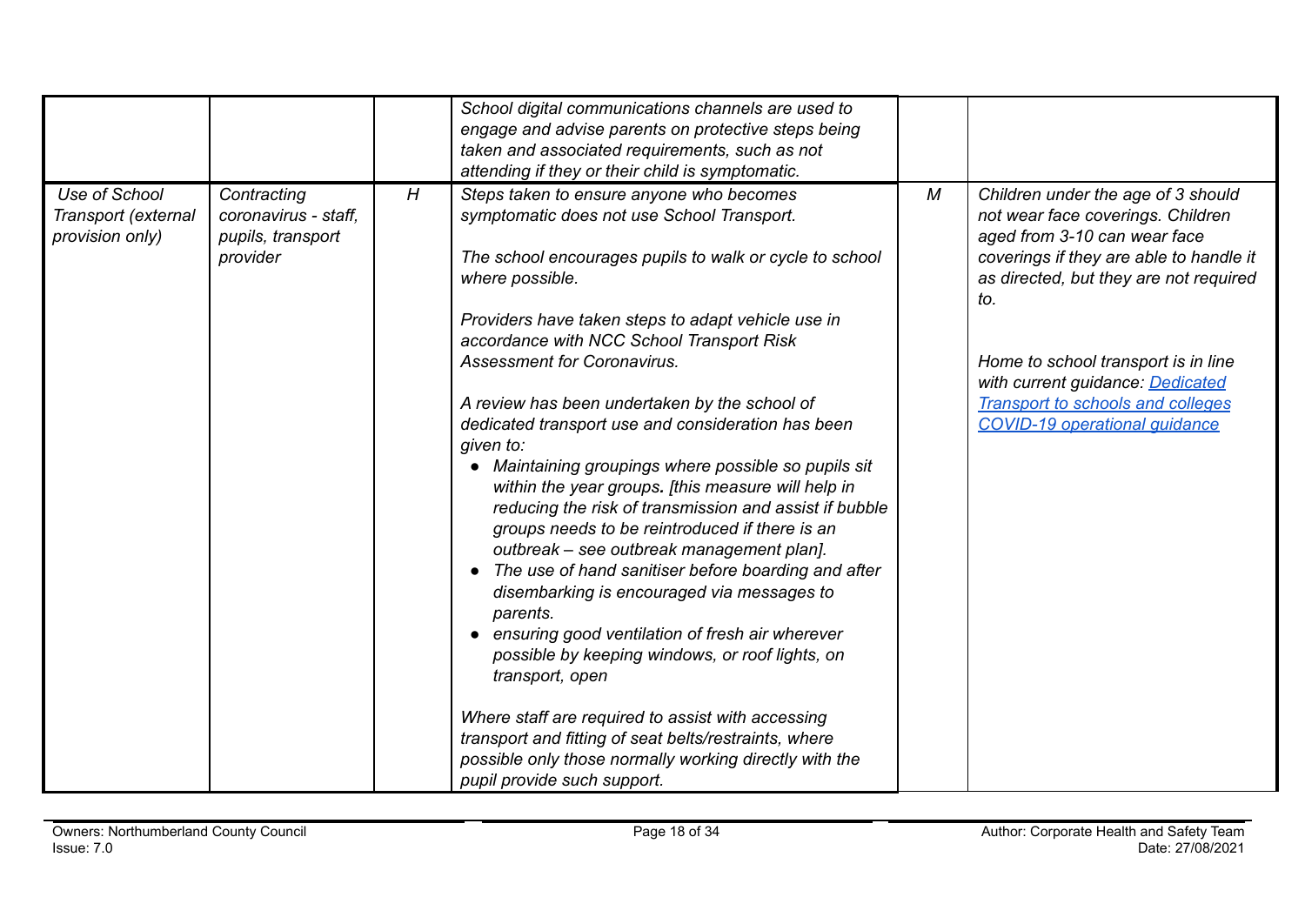| Staff travelling to<br>and from work.                                         | Contracting<br>coronavirus,<br>spread of virus | H | Those using public transport are encouraged to refer to<br>governments safer travel guidance for passengers.<br>In particular:<br>Wear a face covering when using public<br>transport, travelling in a taxi or a private vehicle<br>with others.<br>wash your hands often with soap and water for at<br>least 20 seconds or use an alcohol-based hand<br>sanitiser                                                                                                                                                                                                                                                                                                                                                                                                   | M | <b>Review Guidance:</b><br>How to wear and make a cloth face<br>covering<br>Coronavirus (COVID-19): UK<br>transport and travel advice                                                                                                                                                                                           |
|-------------------------------------------------------------------------------|------------------------------------------------|---|----------------------------------------------------------------------------------------------------------------------------------------------------------------------------------------------------------------------------------------------------------------------------------------------------------------------------------------------------------------------------------------------------------------------------------------------------------------------------------------------------------------------------------------------------------------------------------------------------------------------------------------------------------------------------------------------------------------------------------------------------------------------|---|---------------------------------------------------------------------------------------------------------------------------------------------------------------------------------------------------------------------------------------------------------------------------------------------------------------------------------|
| Children who are<br>non-compliant /<br>displaying<br>challenging<br>behaviour | Contracting<br>coronavirus - staff.<br>pupils  | М | Children who are symptomatic do not attend school.<br>Effective infection control strategies are in place<br>including measures to minimise contact with those who<br>become symptomatic whilst at school.<br>Current school arrangements including behaviour policy,<br>availability of trained staff and preventative approaches<br>are reviewed/updated taking account of suggested<br>school rules within Government Guidance. Policy<br>communicated to staff, children/pupils and<br>parents/carers.<br>All schools have access to NCC SEN Support Services<br>to accommodate and support learners with SEND who<br>are attending. Provision includes support in reviewing<br>and determining reasonable adjustments within plans for<br><b>EHCP</b> learners. |   | For further information visit: NCC<br><b>Local SEND Offering 0-25 yrs.</b><br>All risk assessments, behaviour crisis<br>plans and EHCPs include valid<br>COVID-19 controls.<br>Advice given on the use of restrictive<br>physical interventions by front line<br>staff (available from Inclusive<br><b>Education Services).</b> |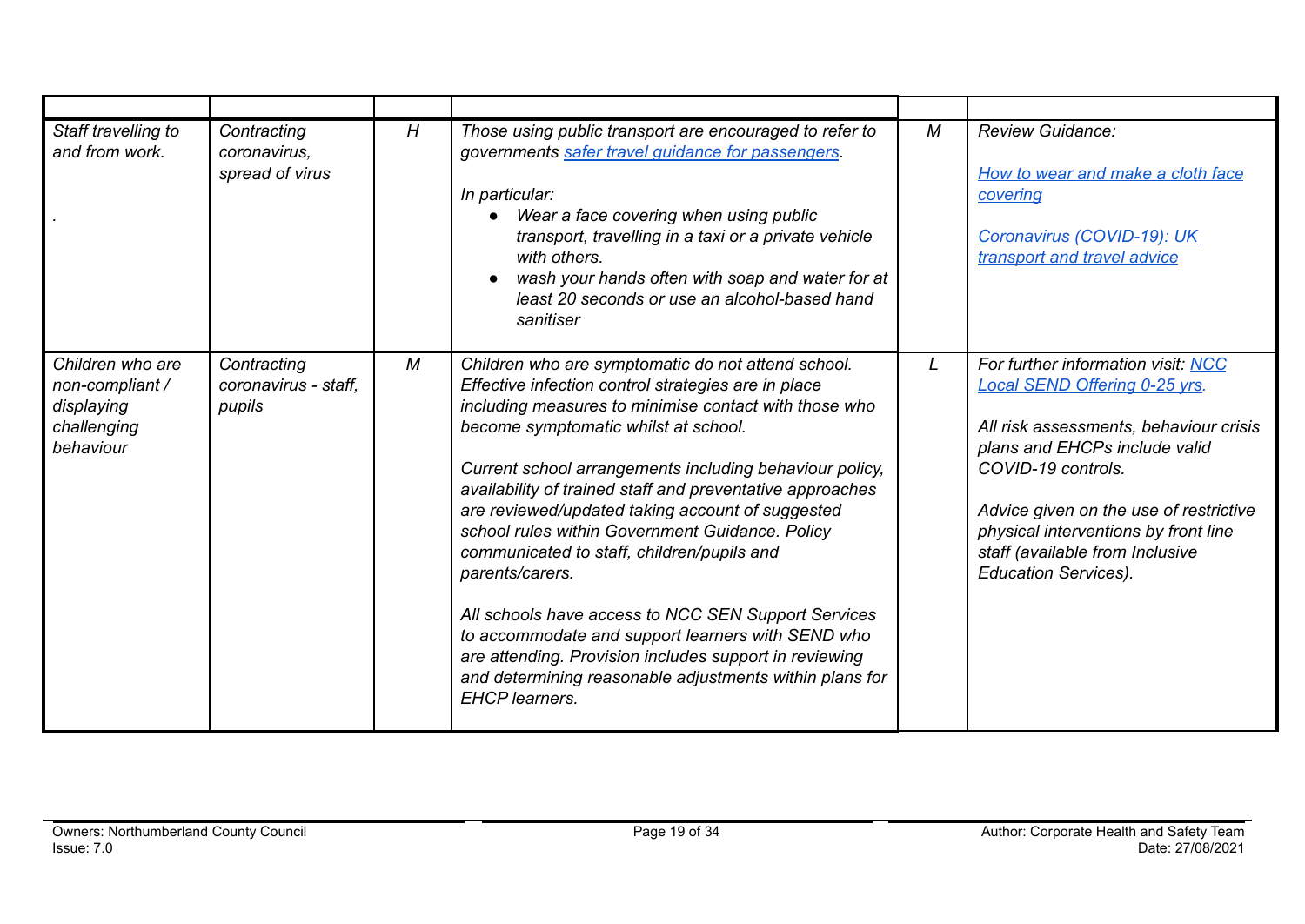|                             |                                                                                              |   | Staff working with pupils who spit uncontrollably are<br>given more opportunities to wash their hands than other<br>staff.<br>Pupils who regularly who use saliva as a sensory<br>stimulant or who struggle with 'catch it, bin it, kill it' are<br>also given more opportunities to wash their hands where<br>appropriate.                                                                                                                                                                                                                                                                                                                                                                                                     |   |                                                                                                                                                                                                                                                                                                                                                                                                                                                                                                                                                                                     |
|-----------------------------|----------------------------------------------------------------------------------------------|---|---------------------------------------------------------------------------------------------------------------------------------------------------------------------------------------------------------------------------------------------------------------------------------------------------------------------------------------------------------------------------------------------------------------------------------------------------------------------------------------------------------------------------------------------------------------------------------------------------------------------------------------------------------------------------------------------------------------------------------|---|-------------------------------------------------------------------------------------------------------------------------------------------------------------------------------------------------------------------------------------------------------------------------------------------------------------------------------------------------------------------------------------------------------------------------------------------------------------------------------------------------------------------------------------------------------------------------------------|
| Personal care<br>activities | Contracting<br>coronavirus or<br>passing onto<br>vulnerable or<br>shielded children          | H | Most staff and CEV pupils have now been double<br>vaccinated. Social distancing is implemented where<br>possible.<br>Children who normally receive support from the special<br>school nurse or children's community nurse will require<br>an individual risk assessment. This assessment should<br>include input from the parents/carers and healthcare<br>professionals. Reference to any care tasks and specific<br>PPE requirements for these tasks should be recorded<br>and implemented.<br>Any queries are directed to the school nurse.<br>Staff know how to safely put on and take off PPE.<br>PHE guidance on <b>Putting on PPE</b> ; and <b>Taking off PPE</b> is<br>followed by all staff undertaking personal care. | L | PPE requests/shortages in PPE are<br>raised with the Schools Organisation<br>and Resources Team.<br>No additional PPE is generally<br>needed other than that already<br>identified via risk assessment.<br>Specific PPE/training is required for<br>staff providing personal care involving<br>an aerosol generating procedure<br>(AGP) - advice is provided by the<br>school nurse and a risk assessment<br>produced. Specific detailed guidance<br>and requirements when performing<br>AGPs is included is: Safe Working<br>in education, childcare and children's<br>social care |
| Use of hand<br>sanitiser    | Ingestion of hand<br>sanitiser.<br>Alcohol vapours<br>ignited resulting in<br>burns to hands | M | Always wash hands with soap and hot/warm water<br>wherever possible.<br>Where hand sanitizer is used, it contains a minimum of<br>60% alcohol. It is kept out of the reach of children and<br>used with staff supervision due to the risk of ingestion.<br>A safety data sheet and COSHH risk assessment are in                                                                                                                                                                                                                                                                                                                                                                                                                 | L | Bulk supplies of alcohol gel are stored<br>appropriately as flammable<br>substances and the fire risk<br>assessment has been updated<br>accordingly.                                                                                                                                                                                                                                                                                                                                                                                                                                |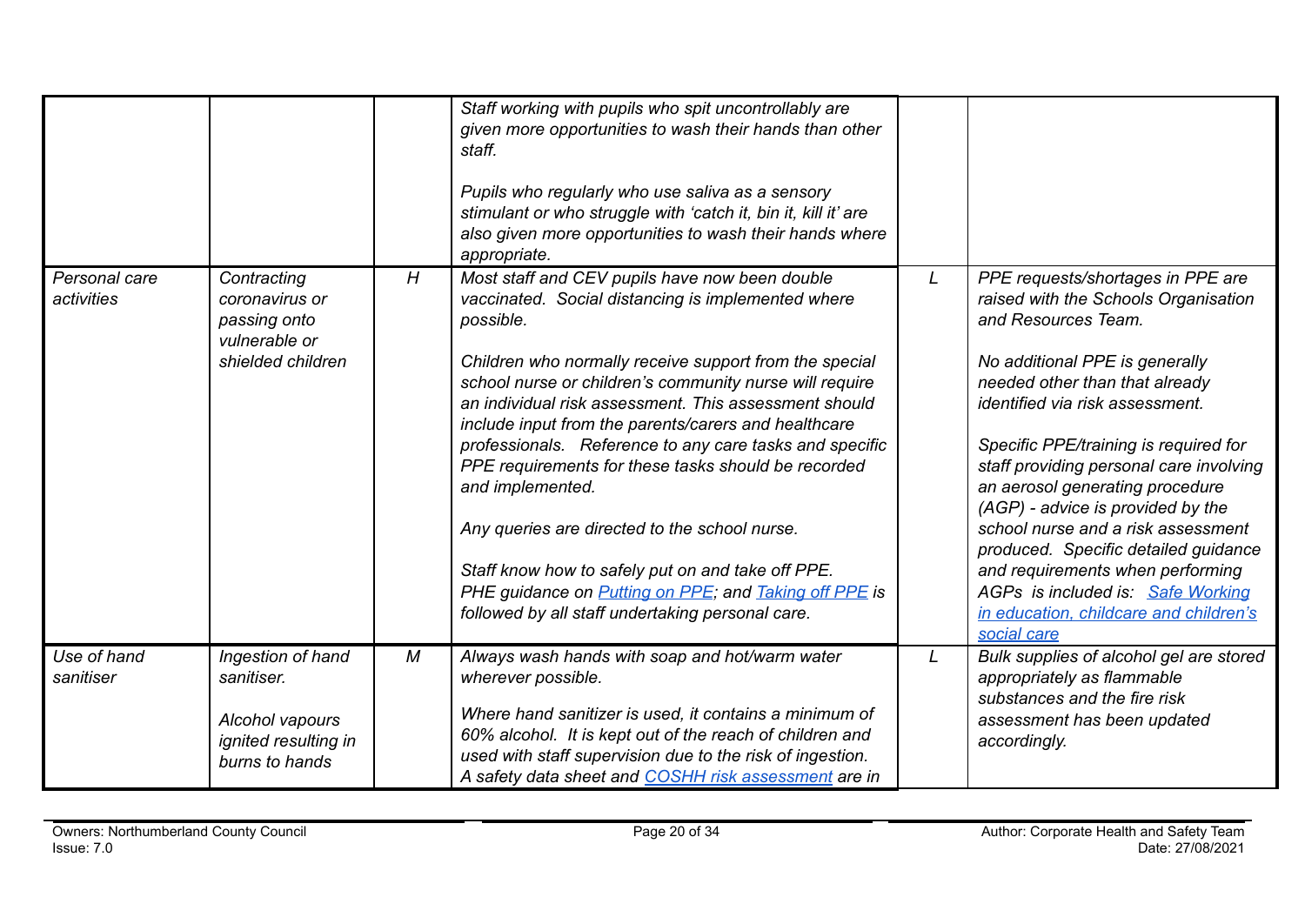|                                                                             |                            |   | place for its use.<br>When using alcohol-based hand sanitisers make sure all<br>liquid is evaporated before smoking, touching any<br>electrical equipment or metal surfaces which may result<br>in a static shock, or any other source of ignition.<br>Skin friendly skin cleaning wipes can be used as an<br>alternative                                                                                                                                                                |   |                                                                                                                                                                                                                                                                                                                                                                                                                             |
|-----------------------------------------------------------------------------|----------------------------|---|------------------------------------------------------------------------------------------------------------------------------------------------------------------------------------------------------------------------------------------------------------------------------------------------------------------------------------------------------------------------------------------------------------------------------------------------------------------------------------------|---|-----------------------------------------------------------------------------------------------------------------------------------------------------------------------------------------------------------------------------------------------------------------------------------------------------------------------------------------------------------------------------------------------------------------------------|
| <b>Insufficient</b><br>cleaning/exposure<br>to virus on<br>objects/surfaces | Contracting<br>coronavirus | H | Increased cleaning to take place using standard<br>cleaning products (minimum twice a day). Additional<br>cleaning hours/resources have been arranged with the<br>priority being for frequently touched areas. Cleaning<br>staff are briefed on the amended cleaning schedule, and<br>records kept of cleaning undertaken.<br>In particular, objects and surfaces that are touched<br>regularly are frequently cleaned and disinfected.<br>Staff wash hands/sanitise if handling pupils' | L | A supply of antibacterial wipes/alcohol<br>gel is made available in school<br>(including classrooms) to encourage<br>staff/pupils to help maintain<br>cleanliness in personal work areas.<br>Cleaning products used in teaching<br>areas etc are those normally used by<br>cleaning staff - a safety data sheet<br>and COSHH risk assessment are in                                                                         |
|                                                                             |                            |   | homework/books.<br>Classrooms are cleaned in line with cleaning schedule.<br>Bins for tissues are emptied throughout the day.<br>Where there is a suspected or confirmed case of<br>COVID-19 within the school, the school procedure for<br>dealing with this scenario is implemented, which<br>incorporates the PHE guidance on 'cleaning and waste'<br>(ensure cleaning products used comply with this<br>guidance). Staff wear disposable gloves and aprons as                        |   | place for each product.<br>Bleach should be avoided, and a<br>suitable alternative product(s) used. If<br>schools are advised to use a<br>bleach-based product, only bleach<br>sprays should be used. Its use must<br>be strictly controlled, and it must not<br>be mixed with other cleaning products<br>due to the risk of chlorine gas being<br>liberated. The safety data sheet and<br>COSHH risk assessment must be in |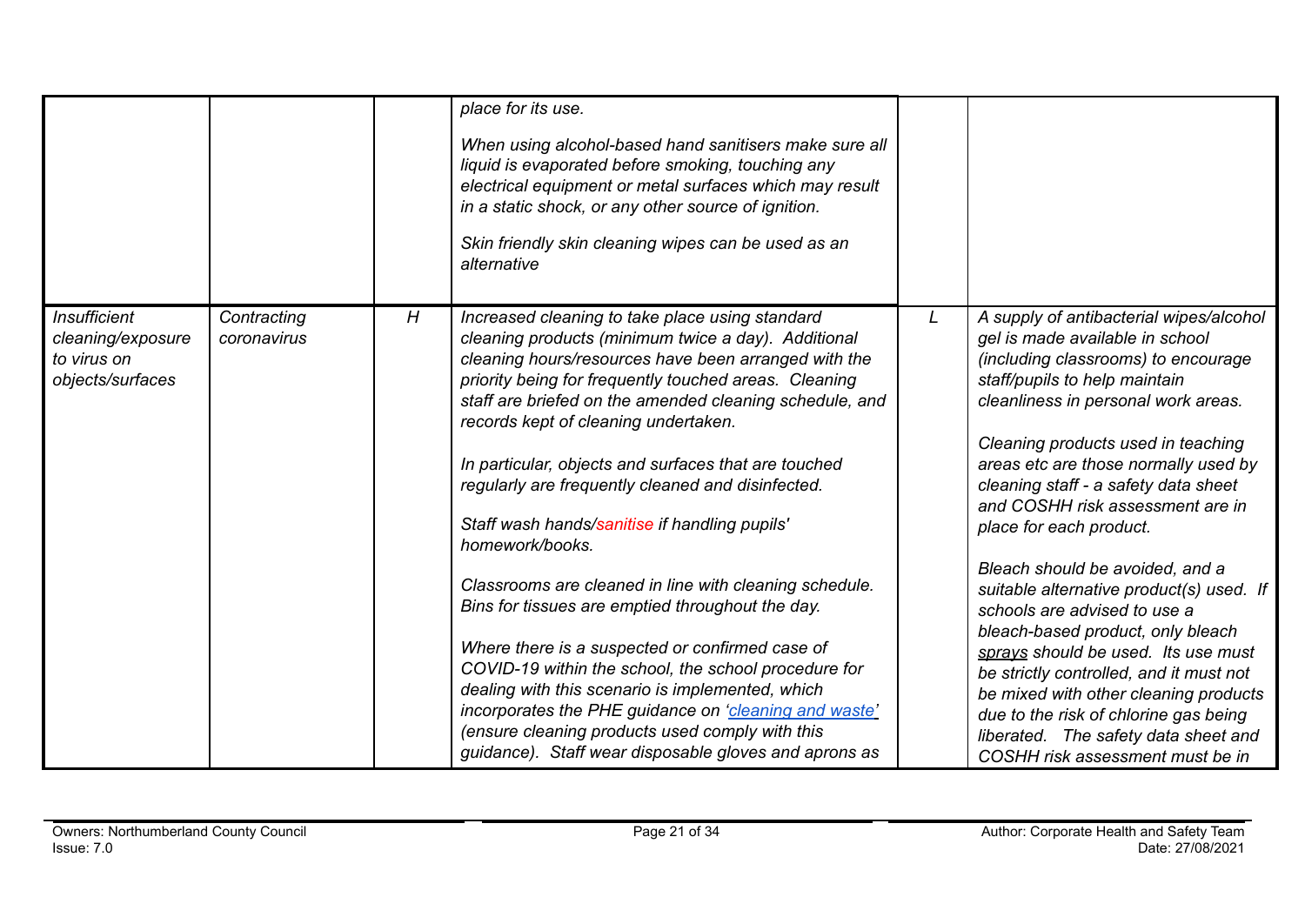|                                                                          |                                   |   | a minimum. Hands are washed with soap and water for<br>20 seconds when all PPE is removed.<br>Staff know how to put on and take off PPE correctly:<br>PHE - Putting on PPE; PHE - Taking off PPE<br>See also sections on Pupils and staff displaying<br>symptoms of coronavirus whilst at school.                                                                                                                                                                                                                                                                                                                                                                                                                                                                                                                                                                                                                                 |   | place prior to use and shared with<br>staff.<br>See sample COSHH risk assessment                                                                                                                                                                          |
|--------------------------------------------------------------------------|-----------------------------------|---|-----------------------------------------------------------------------------------------------------------------------------------------------------------------------------------------------------------------------------------------------------------------------------------------------------------------------------------------------------------------------------------------------------------------------------------------------------------------------------------------------------------------------------------------------------------------------------------------------------------------------------------------------------------------------------------------------------------------------------------------------------------------------------------------------------------------------------------------------------------------------------------------------------------------------------------|---|-----------------------------------------------------------------------------------------------------------------------------------------------------------------------------------------------------------------------------------------------------------|
| Lateral flow<br>device(LFD) Covid<br>testing carried out<br>incorrectly. | Transmission of<br>Covid 19 virus | H | Adults and pupils in year 7 and above in SEND settings,<br>SEND units in mainstream schools or alternative<br>providers are advised to continue testing twice weekly.<br>See: Rapid asymptomatic testing in specialist<br><b>settings</b><br>Other age groups/settings may need to reintroduce this<br>on the advice of the Director of Public Health in<br>response to a local outbreak at which point test kits will<br>be provided via the usual route.<br>Individuals test in line with guidance for the wider public:<br><b>NHS Get tested for COVID advice</b><br>The national guidance issued in relation to the<br>COVID-19 testing programmes in schools has been<br>implemented: testing in education settings document<br>sharing platform. Those still required to test at home<br>should follow the BLUE guide. If on-site testing is<br>reinstated due to an outbreak then schools should follow<br>the PINK guide. | М | If someone has tested positive for<br>COVID-19 within the last 90 days,<br>they are strongly encouraged to take<br>part in LFD testing on-site through<br>ATS or at home once they have<br>completed their isolation period for<br>their prior infection. |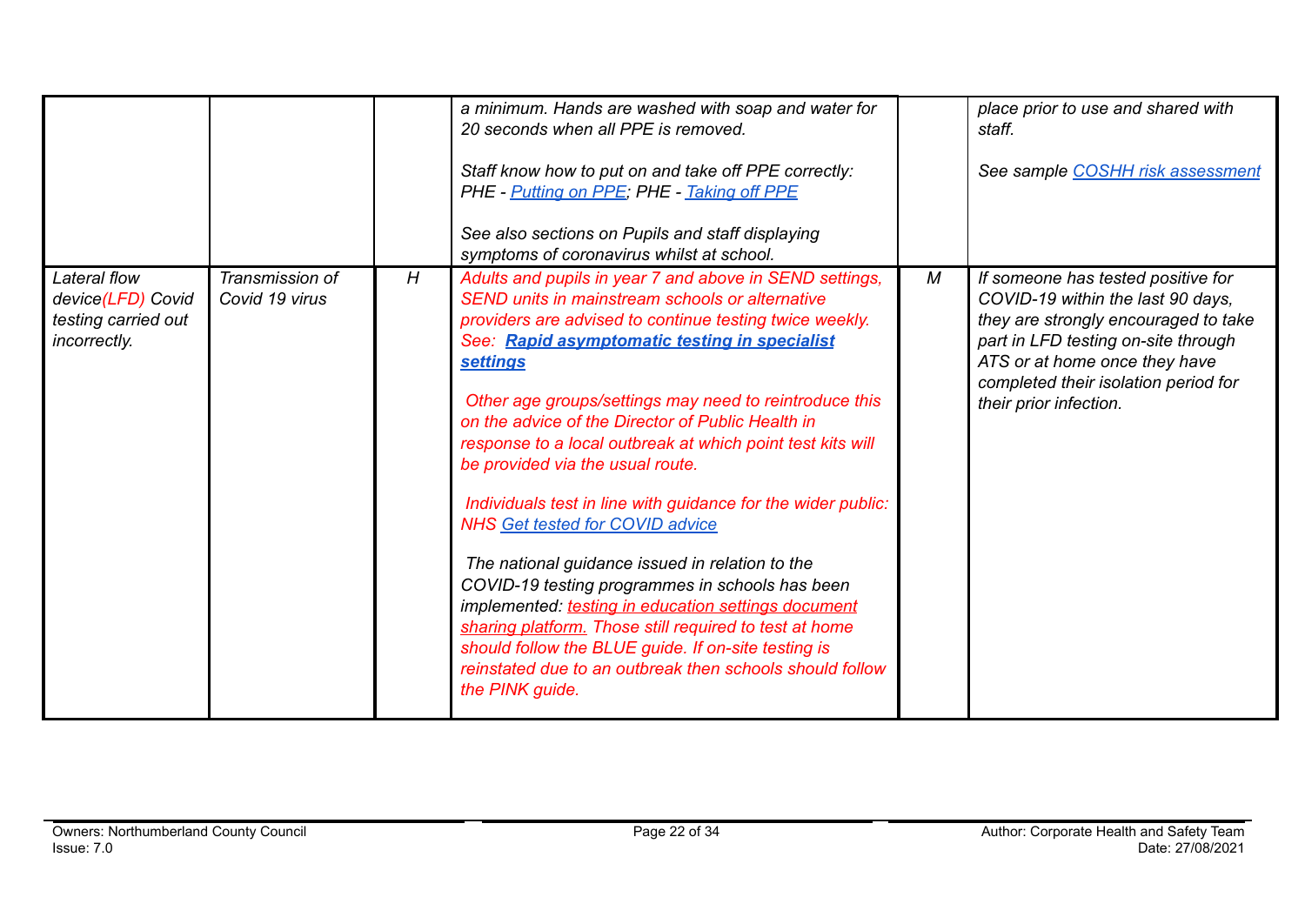|                                   |                                                                                                             |   | Separate school specific risk assessment(s) are in<br>place to cover both on-site and home testing activities<br>[add link to your risk assessments].<br>Temporary and teacher training staff should be offered<br>testing in the same way as wider school staff.                                                                                                                                                                                                                                                                                                                                                                                                                                                                                                                                                                                                                                                                                                                                                                                                                                                                   |   |                                                                                                                                                                                                                                                                                                                                                                             |
|-----------------------------------|-------------------------------------------------------------------------------------------------------------|---|-------------------------------------------------------------------------------------------------------------------------------------------------------------------------------------------------------------------------------------------------------------------------------------------------------------------------------------------------------------------------------------------------------------------------------------------------------------------------------------------------------------------------------------------------------------------------------------------------------------------------------------------------------------------------------------------------------------------------------------------------------------------------------------------------------------------------------------------------------------------------------------------------------------------------------------------------------------------------------------------------------------------------------------------------------------------------------------------------------------------------------------|---|-----------------------------------------------------------------------------------------------------------------------------------------------------------------------------------------------------------------------------------------------------------------------------------------------------------------------------------------------------------------------------|
| Inadequate first aid<br>provision | Serious injury or<br>death<br>First aider<br>contracting<br>coronavirus or<br>spreading virus to<br>others. | H | A review of the first aid needs assessment has taken<br>place to decide if sufficient appropriate cover can be<br>provided for the activities which are being undertaken.<br>First aiders rendering treatment continue to keep<br>accurate records of who they have treated.<br>First aiders assist at a safe distance from the casualty<br>where possible and minimise the time they share a<br>breathing zone. Where the casualty is able to, they are<br>directed to undertake specific treatments themselves<br>(age dependent) e.g. applying a plaster, running a burn<br>under cold water.<br>Where available, and appropriate, fluid resistant face<br>mask, gloves, disposable plastic apron and<br>disposable eye protection is used which should be<br>kept in or next to first aid kits. (see FAQ document on<br>dealing with minor accidents) [this is in line with HSE<br>guidance]<br><b>CPR</b><br>In respect of more serious cases where CPR may be<br>required, the specific advice contained in the<br><b>Resuscitation Council UK guidance should be followed</b><br>particularly in relation to rescue breaths. | L | See HSE guidance <b>First aid during</b><br>the coronavirus (COVID-19) outbreak<br>Schools with early years and nursery<br>facilities should apply the Government<br>guidance in relation to paediatric first<br>aid cover:<br><b>Early years foundation stage:</b><br>coronavirus disapplications - GOV.UK<br>[see section on paediatric first aid and<br>requalification] |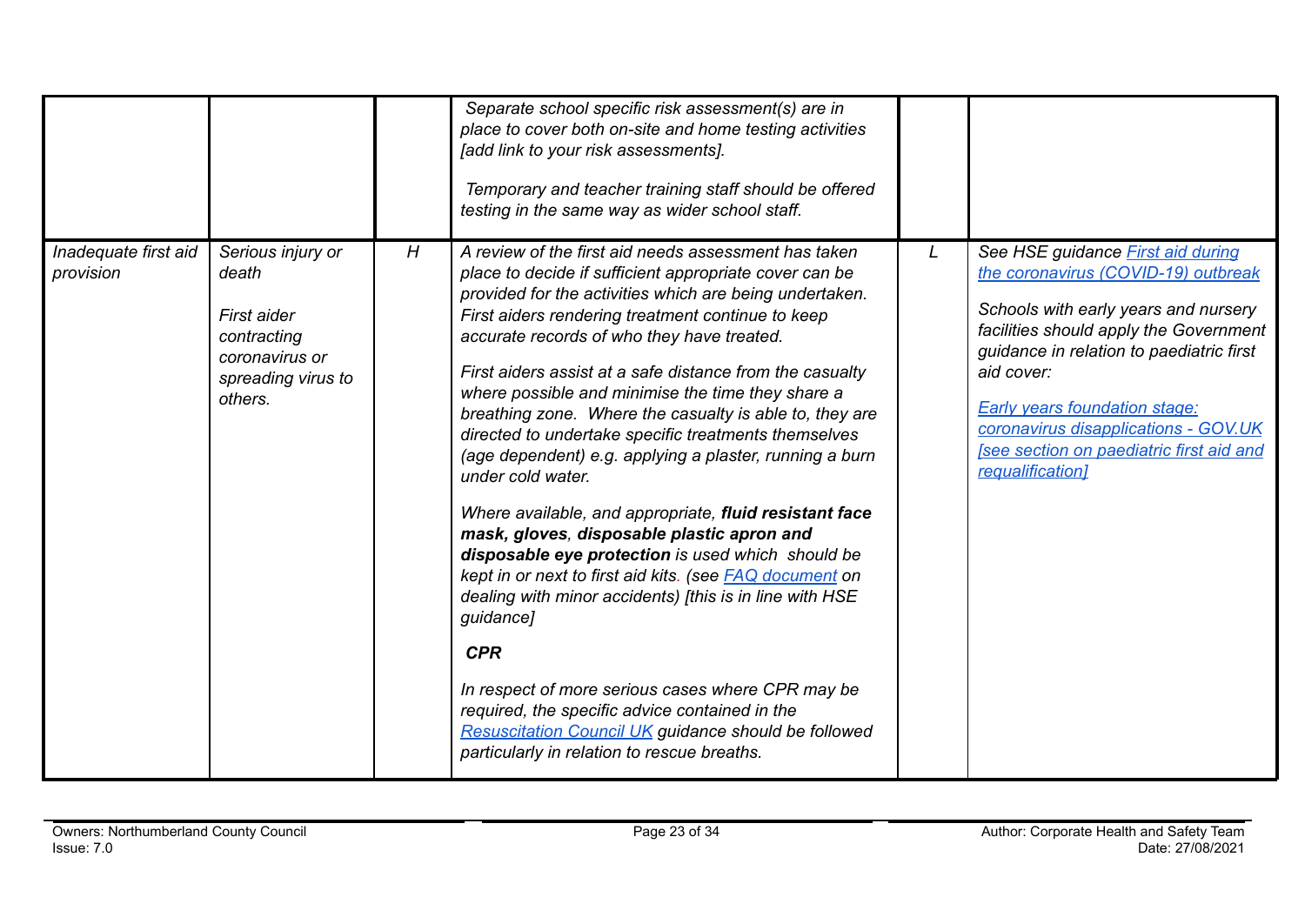|                                                              |                                                                                |   | As chest compressions could produce aerosol spray,<br>appropriate PPE should be worn i.e. fluid resistant<br>surgical mask, gloves and eye protection (goggles or<br>visor). If PPE is not available, use a towel or cloth such<br>as the sling from the first aid kit to cover the person's<br>nose and mouth while performing chest compressions<br>A first aider should conduct a dynamic risk assessment<br>of the situation they are faced with and apply appropriate<br>precautions for infection control.<br>Further information is also contained in the Government<br>publication: Guidance for first responders and others in<br>close contact with symptomatic people with potential<br>COVID-19 |   |  |
|--------------------------------------------------------------|--------------------------------------------------------------------------------|---|-------------------------------------------------------------------------------------------------------------------------------------------------------------------------------------------------------------------------------------------------------------------------------------------------------------------------------------------------------------------------------------------------------------------------------------------------------------------------------------------------------------------------------------------------------------------------------------------------------------------------------------------------------------------------------------------------------------|---|--|
| Lack of<br>communication<br>with staff / parents<br>/ others | Confusion /<br>misinformation<br>resulting in<br>breakdown of<br>arrangements. | H | Staff have been involved in the planning process for<br>return for a wider school re-opening, including risk<br>assessments, procedure if someone becomes<br>symptomatic in school, policy reviews etc. These<br>arrangements are to be kept under constant review, with<br>staff invited to provide feedback.<br>Regular information sharing and communication with<br>staff. Use of IT software for virtual meetings, e.g.,<br>Google Hangouts.<br>Parents are kept informed of changes in timings to the<br>school day and the arrangements put in place by the<br>school to comply with the government guidance to keep<br>children safe.                                                               | L |  |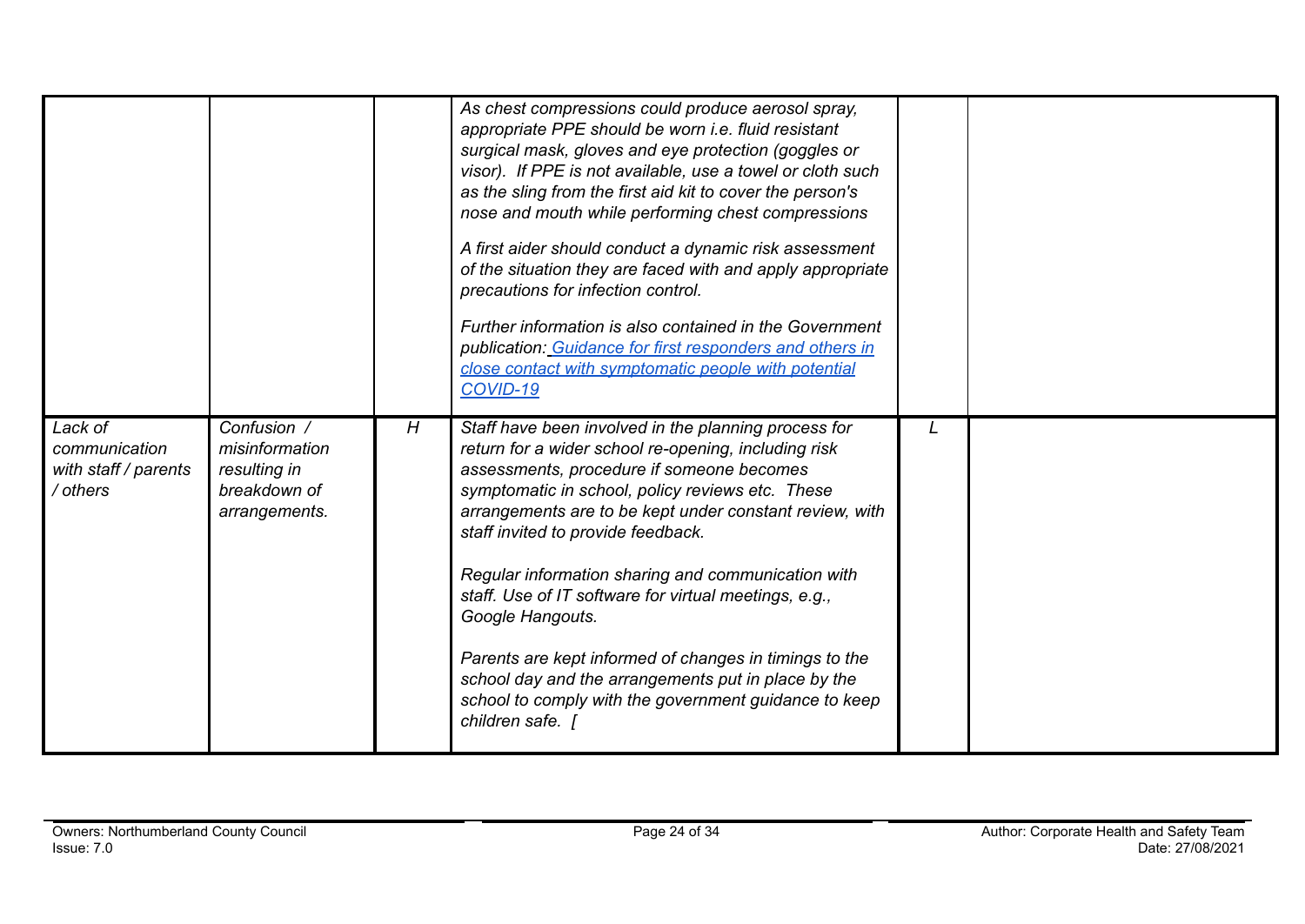|                                                                                                                             |                                                                                                 |   | The arrangements in place for children are shared with<br>them in an age-appropriate way.                                                                                                                                                                                                                                                                                                                                                                        |   |                                                                                                                                                                                                                                                                                                                                                                  |
|-----------------------------------------------------------------------------------------------------------------------------|-------------------------------------------------------------------------------------------------|---|------------------------------------------------------------------------------------------------------------------------------------------------------------------------------------------------------------------------------------------------------------------------------------------------------------------------------------------------------------------------------------------------------------------------------------------------------------------|---|------------------------------------------------------------------------------------------------------------------------------------------------------------------------------------------------------------------------------------------------------------------------------------------------------------------------------------------------------------------|
| Home working &<br>use of Display<br><b>Screen Equipment</b><br>(DSE)                                                        | Musculoskeletal<br>problems arising<br>from incorrect<br>postures                               | M | NCC <b>bulletin</b> on homeworking and DSE use is made<br>available to staff. This follows HSE guidance on<br>homeworking, including the principles of good DSE use<br>is followed.<br>NCC DSE policy is available to staff.                                                                                                                                                                                                                                     | L |                                                                                                                                                                                                                                                                                                                                                                  |
| Uncertainty due to<br>the unprecedented<br>nature of the<br>pandemic<br>Maintaining staff<br>wellbeing and<br>mental health | Stress and anxiety<br>arising through<br>uncertainty, lack of<br>control and<br>reduced contact | М | Regular information sharing and communication. Use of<br>IT software for virtual meetings, e.g. Google Hangouts.<br>Shared distribution of workload, e.g. rota for staff in<br>school and those homeworking.<br>Regular communications are in place between staff and<br>Managers. Staff also have access to all shared<br>information/documentation. Governing Body are<br>involved with decision making in relation to measures in<br>place where appropriate. | L | Stress risk assessment reviewed.<br><b>Education and Skills - Staff Wellbeing</b><br>padlet<br><b>Supporting Emotional and Mental</b><br><b>Health - Information for Schools.</b><br>Telephone support & counselling<br>Wellbeing guide for staff working in<br>schools and trusts                                                                               |
| Pupil uncertainty<br>surrounding<br>attendance/return<br>to school/self<br>isolation                                        | Stress and anxiety<br>impacting<br>themselves and<br>staff                                      | M | Good communication of Covid19 controls<br>measures/arrangements to parents and pupils provides<br>reassurance on attendance or return to school.<br>[consider publishing risk assessment on school<br>webpage]. Parents have the opportunity to discuss<br>concerns with school staff.<br>Provision of pastoral and extra-curricular activities<br>available to all pupils designed to:                                                                          | L | Kooth - support for young people<br>from 11-25<br>The government has launched the<br><b>Wellbeing for Education Return</b><br>programme, which will provide<br>training and resources for teachers<br>and staff in all state-funded schools to<br>respond to the wellbeing and mental<br>health needs of children and young<br>people as a result of coronavirus |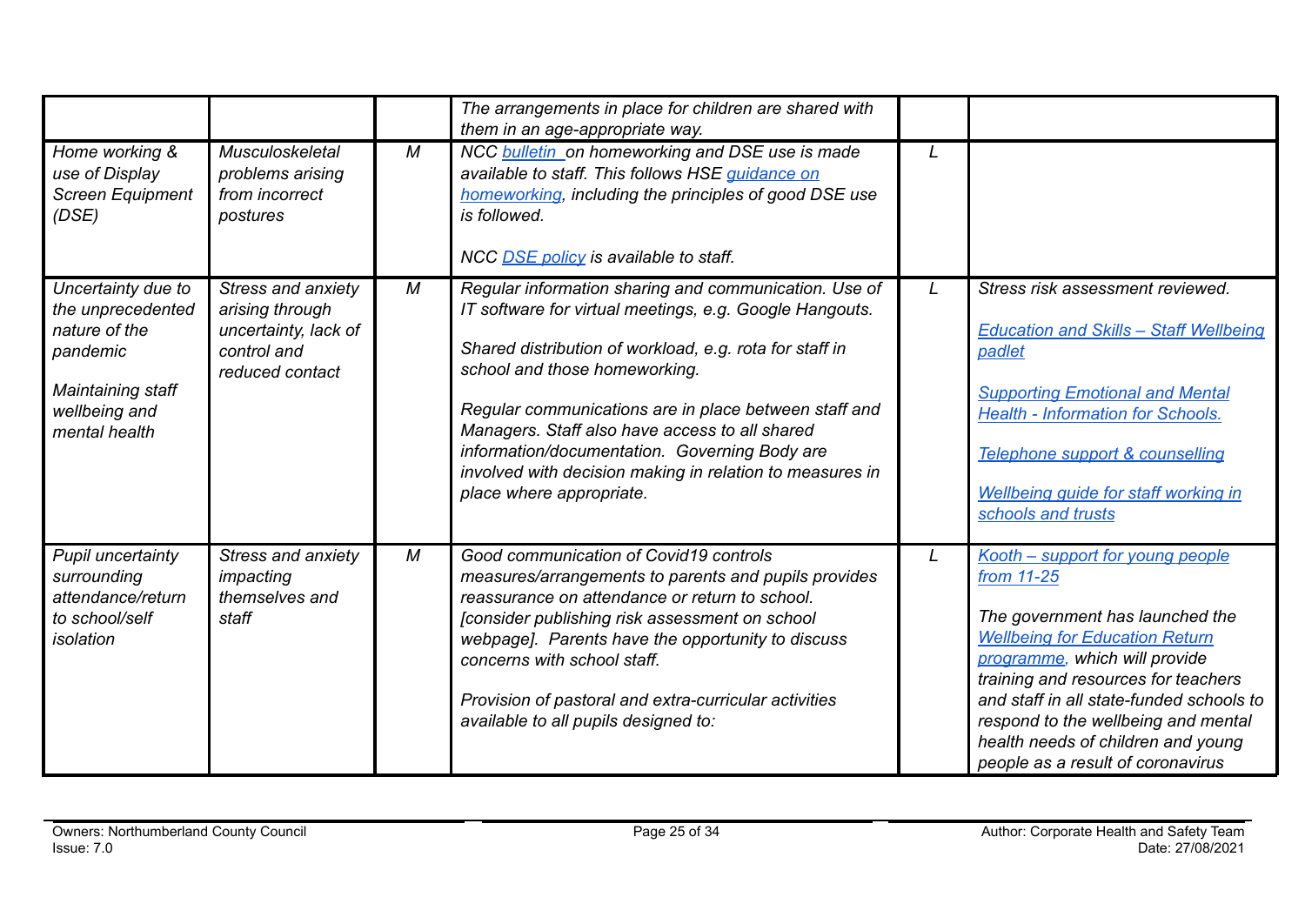| support the rebuilding of friendships and social<br>engagement<br>address and equip pupils to respond to issues<br>linked to coronavirus (COVID-19)<br>support pupils with approaches to improving their<br>physical and mental wellbeing<br>Where vulnerable pupils (such as those who have a<br>social worker or an education health and care (EHC)<br>plan) are required to learn from home due to restricted<br>attendance due to an outbreak, arrangements are in<br>place to keep in contact with them, offer pastoral<br>support, and check they are able to access education<br>support.<br>[see government quidance for further information and<br>apply as appropriate - record details here]. | (COVID-19). The training provides<br>practical examples to support staff,<br>children and young people within a<br>school.<br><b>Supporting Emotional and Mental</b><br><b>Health - Information for Schools.</b><br>PHE offer access to a free online<br><b>Psychological First Aid course that</b><br>teaching staff can access. The course<br>provides practical and emotional<br>support to children and young people<br>affected by emergencies or crisis<br>situations, such as COVID. |
|----------------------------------------------------------------------------------------------------------------------------------------------------------------------------------------------------------------------------------------------------------------------------------------------------------------------------------------------------------------------------------------------------------------------------------------------------------------------------------------------------------------------------------------------------------------------------------------------------------------------------------------------------------------------------------------------------------|---------------------------------------------------------------------------------------------------------------------------------------------------------------------------------------------------------------------------------------------------------------------------------------------------------------------------------------------------------------------------------------------------------------------------------------------------------------------------------------------|
|----------------------------------------------------------------------------------------------------------------------------------------------------------------------------------------------------------------------------------------------------------------------------------------------------------------------------------------------------------------------------------------------------------------------------------------------------------------------------------------------------------------------------------------------------------------------------------------------------------------------------------------------------------------------------------------------------------|---------------------------------------------------------------------------------------------------------------------------------------------------------------------------------------------------------------------------------------------------------------------------------------------------------------------------------------------------------------------------------------------------------------------------------------------------------------------------------------------|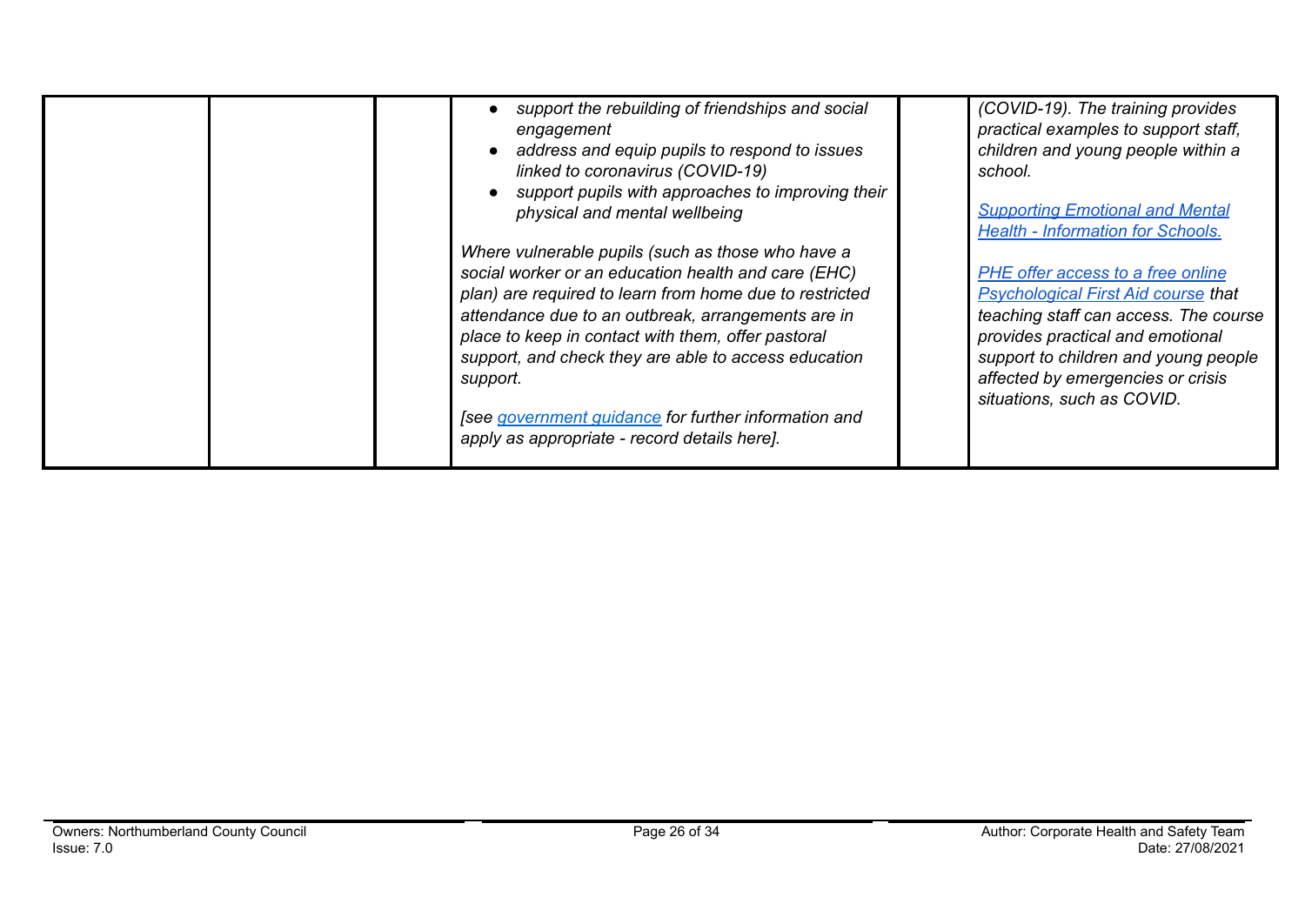## **Useful Links:**

- Government/UKHSA Advice: <https://www.gov.uk/coronavirus> / Coronavirus [\(COVID-19\):](https://www.gov.uk/government/collections/coronavirus-covid-19-guidance-for-schools-and-other-educational-settings) guidance for schools and other educational settings
- · *HSE Advice: <https://www.hse.gov.uk/news/coronavirus.htm>*
- · *NCC Guidance: <http://staff/Communications/Coronavirus-information.aspx>*
- · *Northumberland Education: <http://northumberlandeducation.co.uk/coronavirus/>*
- · *DFE Advice: DfE.coronavirushelpline@education.gov.uk*
- · *NCC PPE Risk [Assessment](https://drive.google.com/open?id=1sUlE_jdLkBZdI43kOR6mYCzaiKlTeRzGkODE3qshrr4); NCC Staff Risk [assessment](https://docs.google.com/document/d/1GFWU1_ox_k5SlXHhDfxdwa_gNnBlCM60NNhXjr7Kf40/edit)*
- · *NCC Health and Safety Team [webpage](https://www.northumberland.gov.uk/About/Staff.aspx#staffhealthsafety)*
- · *Local Authority Scenario Guidance for Covid-19 Infection, [Protection](https://docs.google.com/document/d/1v4ujp1l1zuF89TqDOED7T1kucMSPPyLnLQwor2CHq08/edit) and Control*
- · *NCC Control of [Infection](https://www.northumberland.gov.uk/NorthumberlandCountyCouncil/media/About-the-Council/Staff%20Information/Health%20and%20safety/Policy%20Documents%20and%20Guidance/Control-of-Infection-Policy-August-2013-HR-Policy.docx) Policy*
- · *Public Health - Q&A for [Teachers](https://drive.google.com/file/d/17XV-sP7aRNuW59JxoHV6YQzh62rm1wRZ/view?usp=sharing) and Parents*
- · *NCC [Corporate](https://northumberland365.sharepoint.com/:w:/s/StaffPortal/EZ8UvoW88aZCi74_cavsuuIBWlHIpnJFVMVn1mM_pulI3Q) Health and Safety Advice - FAQs for School Head Teachers*
- · *Corporate H&S Briefing Note - [10/7/2020](https://docs.google.com/document/d/1qs4cbslP43wLz5MsoDJZ7OCTo_1AyQq76kXIc_KYhls/edit)*
- · *[Northumberland](https://public.tableau.com/profile/julian5701#!/vizhome/COVID-19inNorthumberland/Introduction) Covid19 Dashboard*
- · *Q&A Videos from [UKHSA](https://northumberlandeducation.co.uk/qa-videos-to-help-school-staff-2/) for School Staff*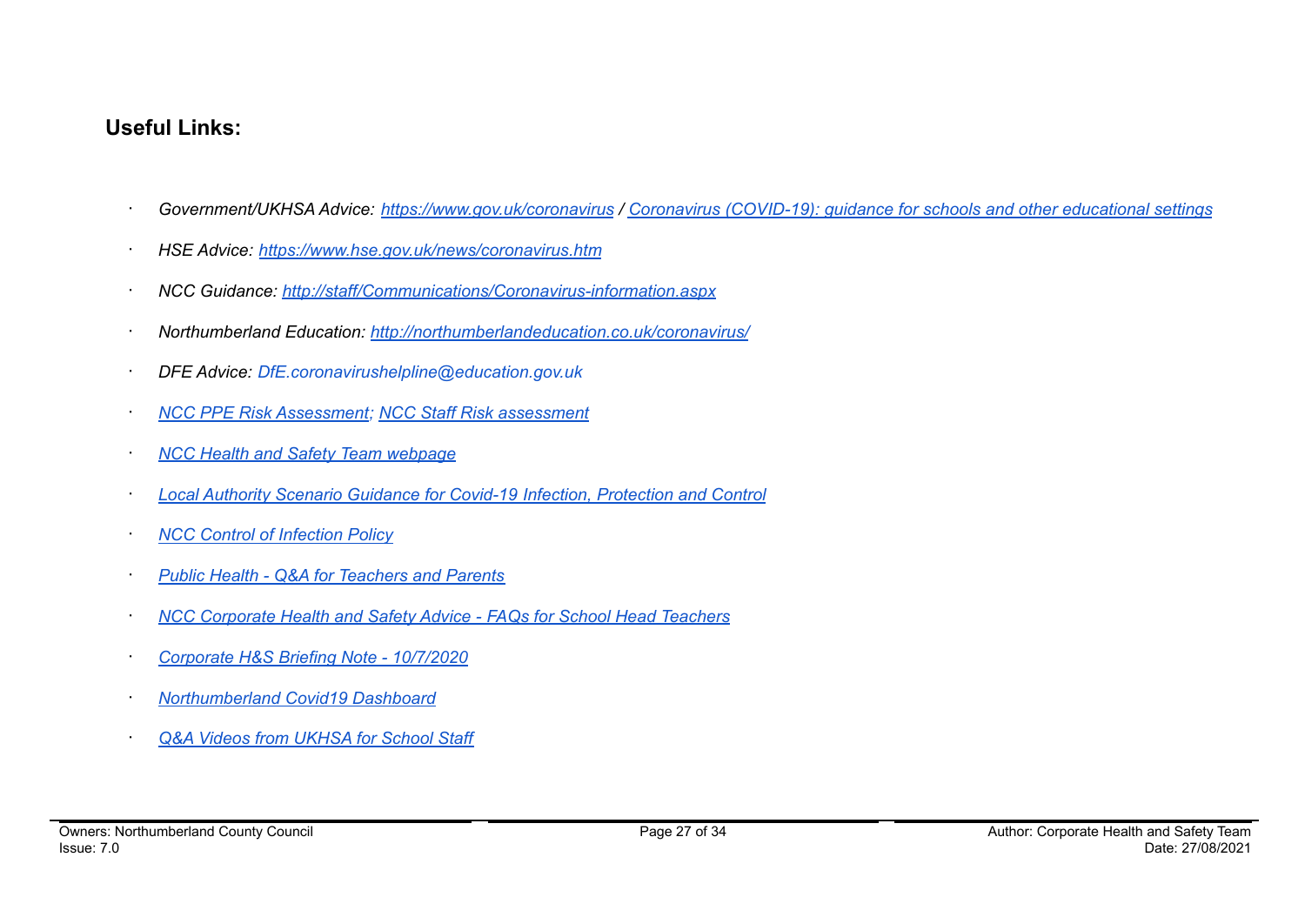- · *Local [Restrictions](https://www.gov.uk/guidance/local-restriction-tiers-what-you-need-to-know) tiers - What you need to know*
- · *NCC Evolve [System](https://evolve.edufocus.co.uk/evco10/evchome_public.asp?domain=northumberlandvisits.org.uk)*
- · *Health and safety on [educational](https://www.gov.uk/government/publications/health-and-safety-on-educational-visits/health-and-safety-on-educational-visits) visits*
- · *Living with [COVID-19'.](https://gbr01.safelinks.protection.outlook.com/?url=https%3A%2F%2Fwww.gov.uk%2Fgovernment%2Fpublications%2Fcovid-19-response-living-with-covid-19%3Futm_source%3D24%2520February%25202022%2520C19%26utm_medium%3DDaily%2520Email%2520C19%26utm_campaign%3DDfE%2520C19&data=04%7C01%7Camanda.young%40northumberland.gov.uk%7Cc9a58d3c39634196a28c08d9f7a7b703%7Cbb13a9de829042f0a980dc3bdfe70f40%7C0%7C0%7C637813121968899616%7CUnknown%7CTWFpbGZsb3d8eyJWIjoiMC4wLjAwMDAiLCJQIjoiV2luMzIiLCJBTiI6Ik1haWwiLCJXVCI6Mn0%3D%7C3000&sdata=rE6WYoaFvmXqgnu%2Fsr3mkg39qkFr0%2B1N1jmYpfck6oI%3D&reserved=0)*
- · *testing in education settings [document](https://gbr01.safelinks.protection.outlook.com/?url=https%3A%2F%2Fdrive.google.com%2Fdrive%2Ffolders%2F1euurg-X9V9fy-PAa3HAok_6Hf0rXmMCW&data=04%7C01%7Camanda.young%40northumberland.gov.uk%7Cc9a58d3c39634196a28c08d9f7a7b703%7Cbb13a9de829042f0a980dc3bdfe70f40%7C0%7C0%7C637813121968899616%7CUnknown%7CTWFpbGZsb3d8eyJWIjoiMC4wLjAwMDAiLCJQIjoiV2luMzIiLCJBTiI6Ik1haWwiLCJXVCI6Mn0%3D%7C3000&sdata=%2B9djTb1BVw9qkSJCE%2F8llcAYi%2F9uSeEDndi%2B3fjZXpI%3D&reserved=0) sharing platform*

## **Document History**

(minor updates/deletions throughout the document may not be included below)

| <b>Item</b>                                                                     | Nature of change                            | Date of Update |
|---------------------------------------------------------------------------------|---------------------------------------------|----------------|
| Hyperlinks                                                                      | Links highlighted in red have been updated. | 03/03/2022     |
| Prevalence of COVID-19 variant of concern in the<br>community (Omicron variant) | Section deleted                             | 03/03/2022     |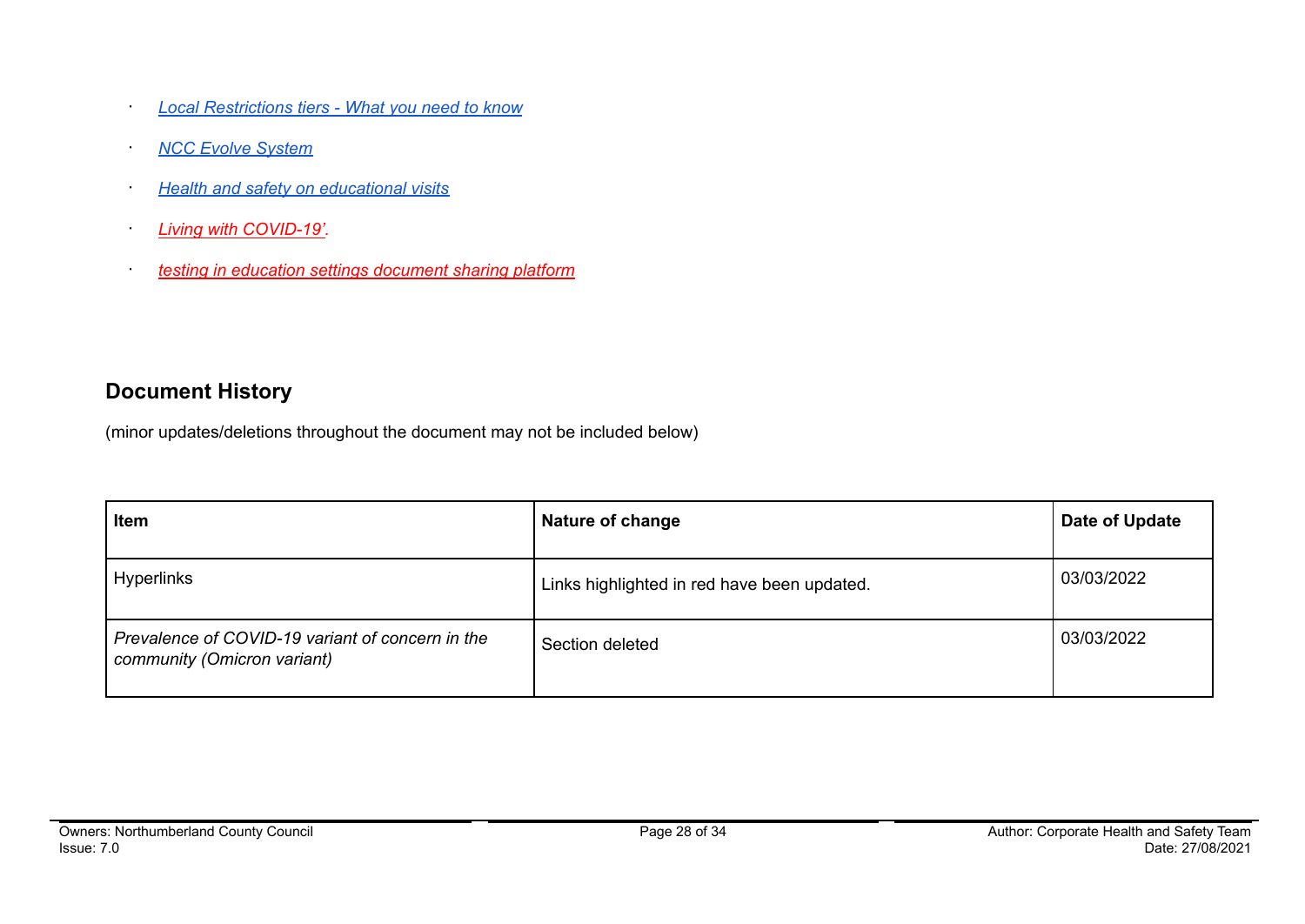| Inadequate testing / maintenance and fire safety<br>arrangements during the covid19 pandemic. | Section deleted                                                                                                                                                                                                                                                                                                                                                                                                                                                                                                                                                                                             | 03/03/2022 |
|-----------------------------------------------------------------------------------------------|-------------------------------------------------------------------------------------------------------------------------------------------------------------------------------------------------------------------------------------------------------------------------------------------------------------------------------------------------------------------------------------------------------------------------------------------------------------------------------------------------------------------------------------------------------------------------------------------------------------|------------|
| Contact with others who may have Coronavirus                                                  | Update to general protective measures. Updated to reflect change<br>in LFD testing programmes in schools (twice weekly testing no<br>longer advised other than in specific settings). Updated section on<br>vulnerable staff. Updated section on visitors - records maintained<br>for test and trace purposed are no longer required although<br>schools should still request visitors who are symptomatic or who<br>are a household close contact with a positive case should<br>rearrange visit where possible. Where the visit is essential,<br>government advice for close contacts should be followed. | 03/03/2022 |
| Staff/Pupils displaying symptoms of coronavirus whilst<br>at school                           | Clarification on continued requirement for those with symptoms to<br>take a test and those who test positive to continue to self isolate at<br>home. Updated section on advice for close contacts of a positive<br>case in light of removal of the requirement for contacts to<br>undertake daily LFD testing.                                                                                                                                                                                                                                                                                              | 03/03/2022 |
| Outdoor education and off-site visits                                                         | Simplified text.                                                                                                                                                                                                                                                                                                                                                                                                                                                                                                                                                                                            | 03/03/2022 |
| Parents picking up                                                                            | Parental access to buildings for drop of pick up should be risk<br>assessed.                                                                                                                                                                                                                                                                                                                                                                                                                                                                                                                                | 03/03/2022 |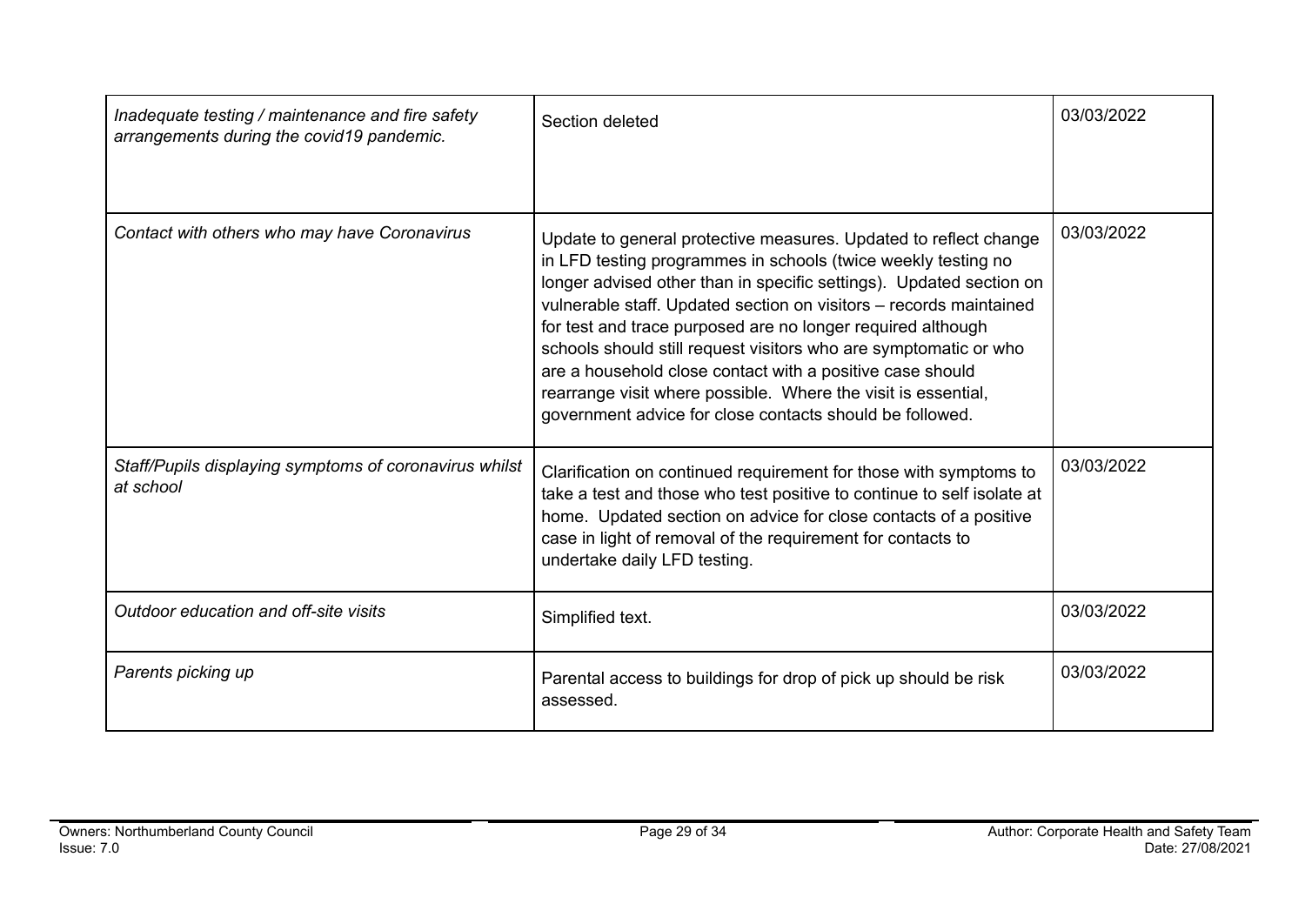| Lateral flow testing                                                            | Updated to reflect change in LFD testing programmes in schools<br>(twice weekly testing no longer advised other than in specific<br>settings). Schools may be advised to reintroduce this in the event<br>of an outbreak on the advice on the Director of Public Health.<br>Model home testing and on site testing risk assessments have<br>been archived. | 03/03/2022 |
|---------------------------------------------------------------------------------|------------------------------------------------------------------------------------------------------------------------------------------------------------------------------------------------------------------------------------------------------------------------------------------------------------------------------------------------------------|------------|
| All teaching/classroom activities; early years, primary<br>and secondary        | Updated text.                                                                                                                                                                                                                                                                                                                                              | 03/03/2022 |
| Prevalence of COVID-19 variant of concern in the<br>community (Omicron variant) | Updates in relation to the national move to Plan A.                                                                                                                                                                                                                                                                                                        | 27/01/2022 |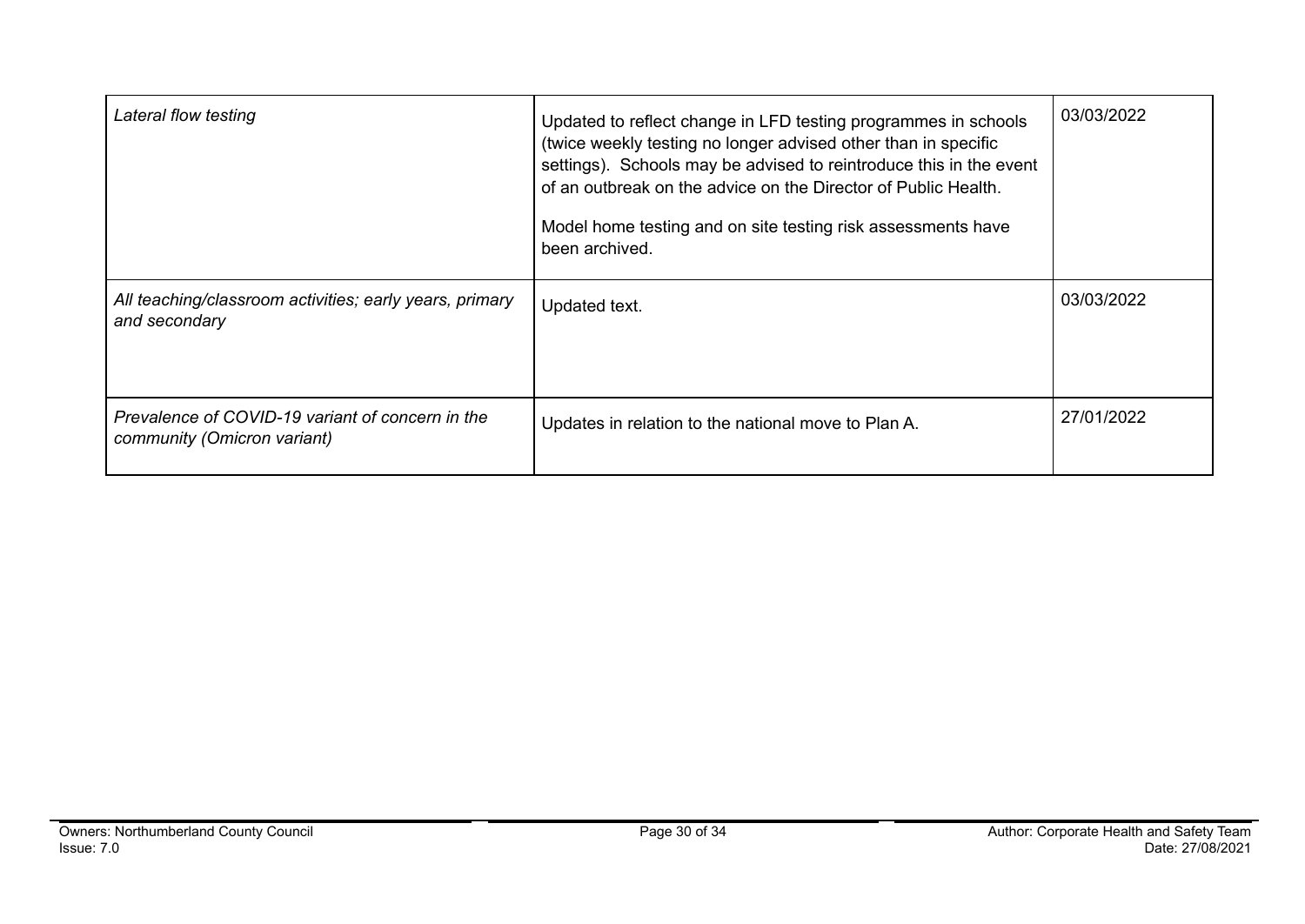| Staff/Pupils displaying symptoms of coronavirus whilst<br>at school | Note change in guidance around the isolation period for<br>those testing positive for COVID-19 which came into force on<br>17 January 2022. No change has been made to this risk<br>assessment, however, Headteachers should review their own risk<br>assessment and communicate these changes as necessary<br>People who are self-isolating with COVID-19 can reduce their<br>isolation period after 5 full days if they test negative with an LFD<br>test on both day 5 and day 6 and they do not have a temperature<br>e.g. if they test negative on the morning of day 5 and the morning<br>of day 6, they can return to school immediately on day 6.<br>The first test must be taken no earlier than day 5 of the<br>self-isolation period, and the second must be taken the following<br>day. If the result of either test is positive, they should continue to<br>self-isolate until they get negative results from two LFD tests on<br>consecutive days or until they have completed 10 full days of<br>self-isolation, whichever is earliest.<br>Anyone not testing must complete their full 10 day isolation<br>period. | 18/01/2022 |
|---------------------------------------------------------------------|-----------------------------------------------------------------------------------------------------------------------------------------------------------------------------------------------------------------------------------------------------------------------------------------------------------------------------------------------------------------------------------------------------------------------------------------------------------------------------------------------------------------------------------------------------------------------------------------------------------------------------------------------------------------------------------------------------------------------------------------------------------------------------------------------------------------------------------------------------------------------------------------------------------------------------------------------------------------------------------------------------------------------------------------------------------------------------------------------------------------------------------|------------|
| Whole document                                                      | References to Public Health England (PHE) have been replaced<br>with UK Health Security Agency (UKHSA).                                                                                                                                                                                                                                                                                                                                                                                                                                                                                                                                                                                                                                                                                                                                                                                                                                                                                                                                                                                                                           | 07/01/2022 |
| Additional information                                              | NCC Public Health Team Web enquiry form link added. COVID-19<br>cases within schools no longer need to be reported to the Public<br>Health Team, however, queries can continue to be directed to<br>them via the web form.                                                                                                                                                                                                                                                                                                                                                                                                                                                                                                                                                                                                                                                                                                                                                                                                                                                                                                        | 07/01/2022 |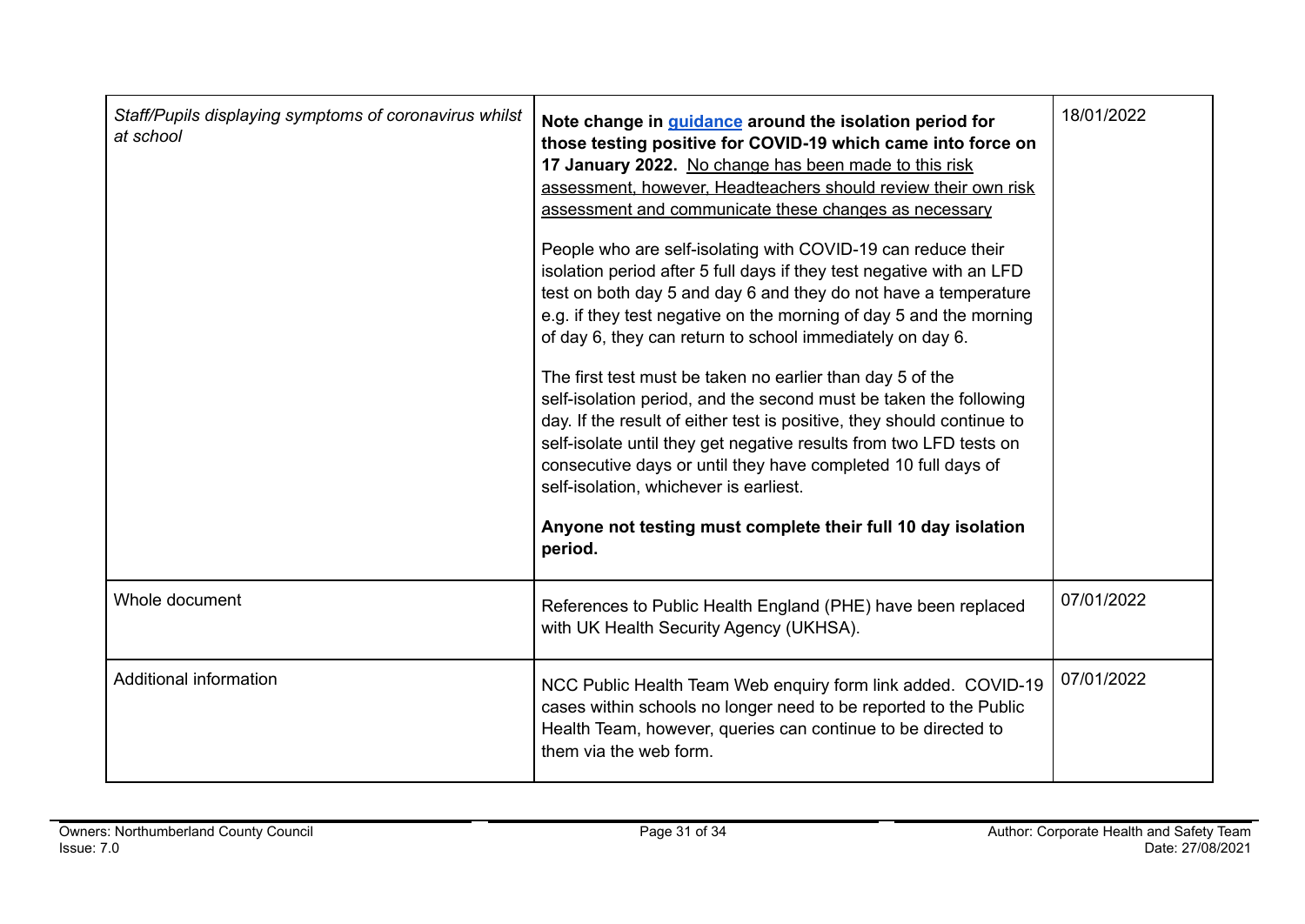| Prevalence of COVID-19 variant of concern in the<br>community (Omicron variant) | Face coverings are now advised to be worn by pupils in Year 7<br>and above in classrooms.<br>From 11 January 2022, a temporary suspension of confirmatory<br>PCR testing for those testing positive via a lateral flow test.                                                                                                                                                                                                                                                                                                                                                        | 07/01/2022 |
|---------------------------------------------------------------------------------|-------------------------------------------------------------------------------------------------------------------------------------------------------------------------------------------------------------------------------------------------------------------------------------------------------------------------------------------------------------------------------------------------------------------------------------------------------------------------------------------------------------------------------------------------------------------------------------|------------|
| Contact with others who may have Coronavirus                                    | <b>Text deletion</b>                                                                                                                                                                                                                                                                                                                                                                                                                                                                                                                                                                | 07/01/2022 |
| Staff/Pupils displaying symptoms of coronavirus whilst<br>at school             | Note change in guidance around isolation period for those testing<br>positive for COVID-19: Pupils and staff with COVID-19 can end<br>their isolation period early if they have 2 consecutive negative<br>lateral flow tests, the first test to be taken no earlier than day 6 and<br>the second on day 7 (there should be at least 24 hours between<br>tests) They can stop self-isolation and return to school from day 7<br>if both tests are negative and they do not have a high temperature.<br>Anyone not testing must still complete their full 10 day<br>isolation period. | 07/01/2022 |
| Lateral flow testing                                                            | If someone has tested positive for COVID-19 within the last 90<br>days, they are now strongly encouraged to take part in LFD testing<br>on-site through ATS or at home once they have completed their<br>isolation period for their prior infection.                                                                                                                                                                                                                                                                                                                                | 07/01/2022 |
| Prevalence of COVID-19 variant of concern in the<br>community (Omicron variant) | Additional guidance updated for omicron variant, including working<br>from home if possible, wearing of face coverings, NHS Covid pass<br>scheme for large events (unlikely to impact on schools).                                                                                                                                                                                                                                                                                                                                                                                  | 16/12/2021 |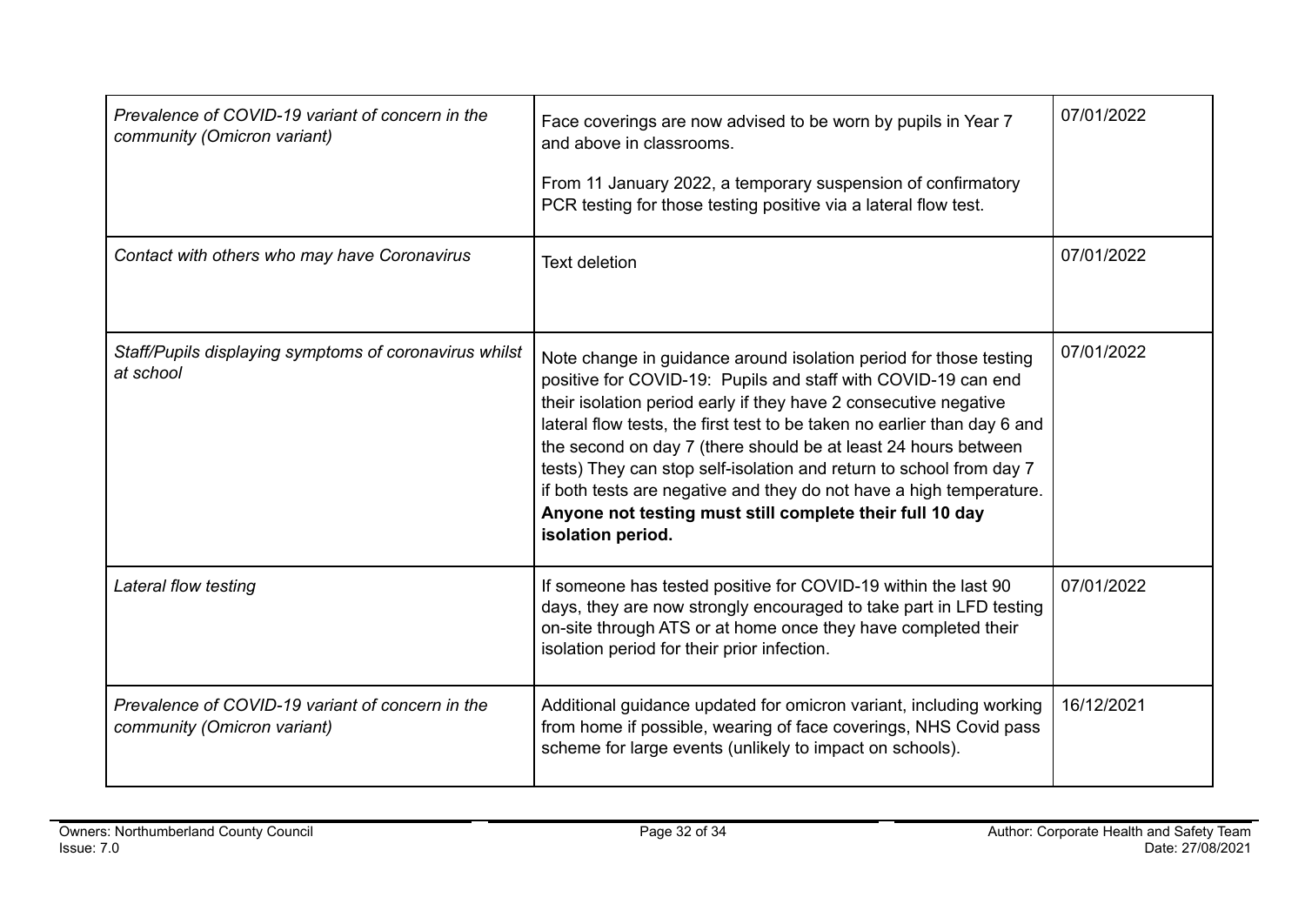| Inadequate ventilation.                                                                              | Review measures when hosting events.                                                                                                 | 16/12/2021 |
|------------------------------------------------------------------------------------------------------|--------------------------------------------------------------------------------------------------------------------------------------|------------|
| Contact with others who may have Coronavirus                                                         | Visitors are requested to take an LFD before attending school site.                                                                  | 16/12/2021 |
| Staff/Pupils displaying symptoms of coronavirus whilst<br>at school                                  | Update on close contact requirements - LFD daily tests are now<br>strongly recommended.                                              | 16/12/2021 |
| Staff/Pupils displaying symptoms of coronavirus whilst<br>at school                                  | Update to reflect change in self isolation requirements for close<br>contact of suspected or confirmed cases of the Omicron variant. | 07/12/2021 |
| Outdoor education and off-site visits                                                                | Planning requirements for those conducting International Travel.                                                                     | 07/12/2021 |
| Outbreak of Covid-19 in local area or school resulting<br>in the need to step up protective measures | Link added to NCC Public Health outbreak checklist.                                                                                  | 13/10/2021 |
| Inadequate ventilation                                                                               | Link added to DFE ventilation document sharing platform.                                                                             | 13/10/2021 |